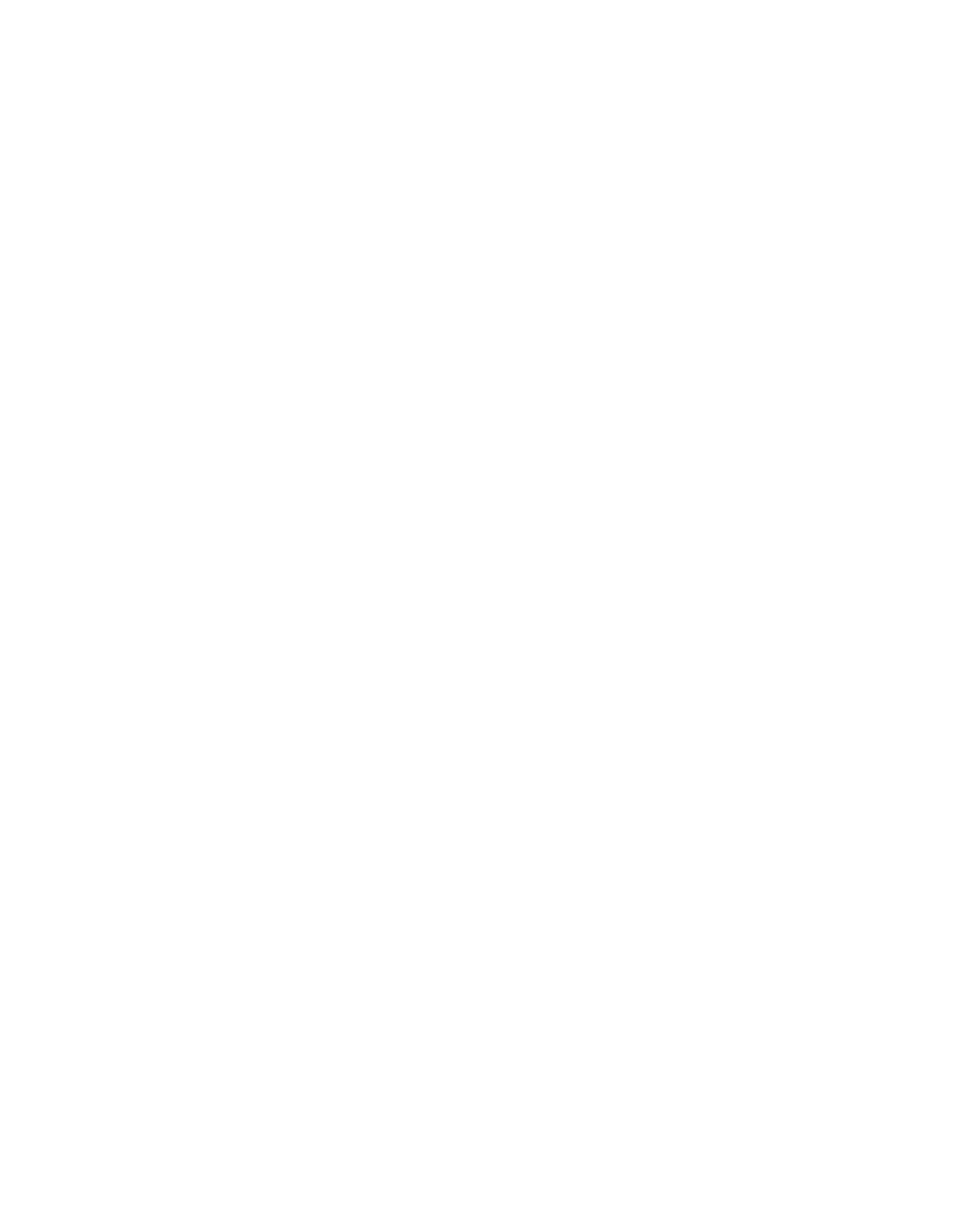

Pittsburgh, PA 15213-3890

# **Why Reengineering Projects Fail**

CMU/SEI-99-TR-010 ESC-TR-99-010

John Bergey Dennis Smith Scott Tilley Nelson Weiderman Steven Woods

April 1999

**Product Line Practice Initiative**

Unlimited distribution subject to the copyright.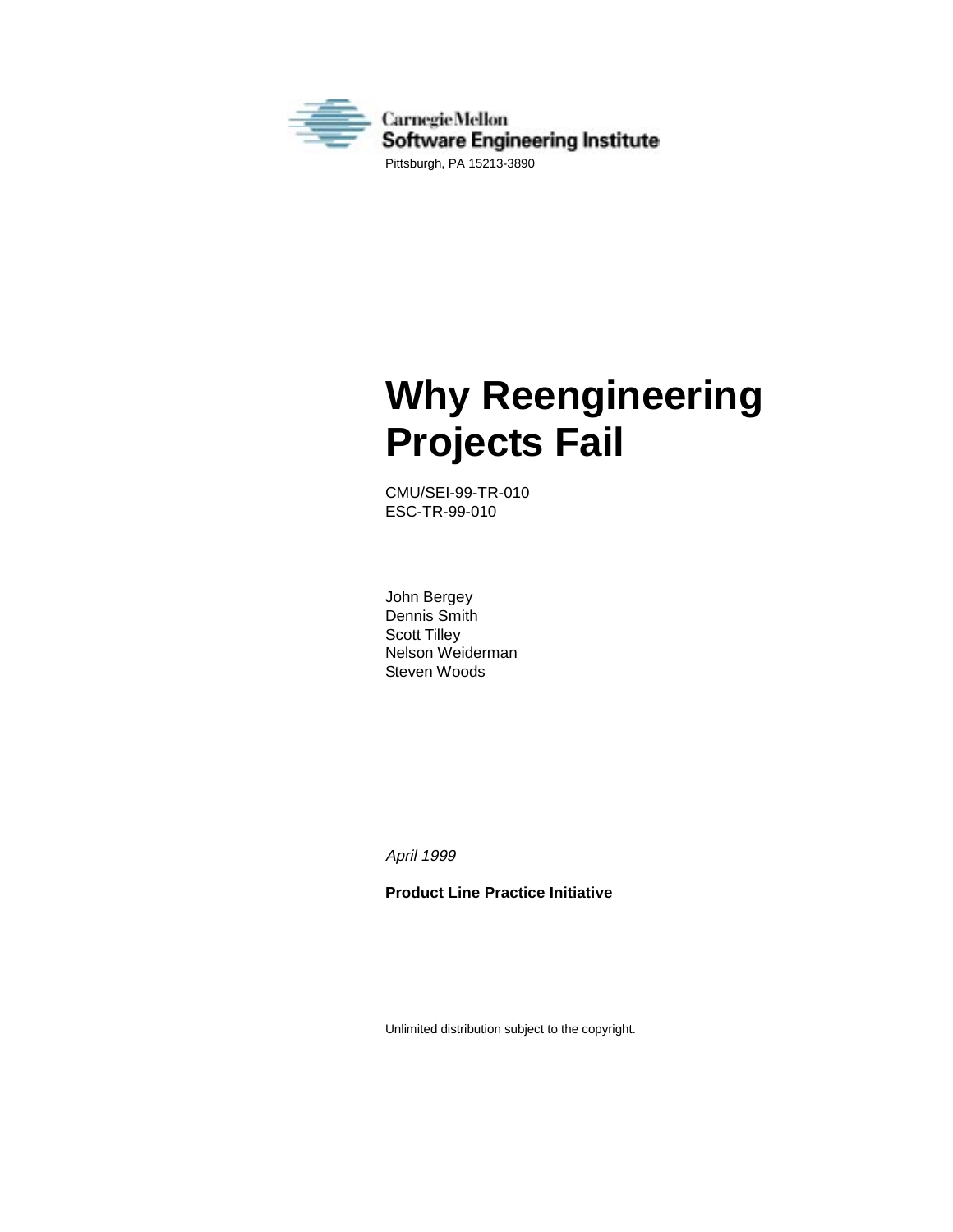This report was prepared for the

SEI Joint Program Office HQ ESC/DIB 5 Eglin Street Hanscom AFB, MA 01731-2116

The ideas and findings in this report should not be construed as an official DoD position. It is published in the interest of scientific and technical information exchange.

FOR THE COMMANDER

'arioT

Mario Moya, Maj, USAF SEI Joint Program Office

This work is sponsored by the U.S. Department of Defense. The Software Engineering Institute is a federally funded research and development center sponsored by the U.S. Department of Defense.

Copyright 1999 by Carnegie Mellon University.

#### NO WARRANTY

THIS CARNEGIE MELLON UNIVERSITY AND SOFTWARE ENGINEERING INSTITUTE MATERIAL IS FURNISHED ON AN "AS-IS" BASIS. CARNEGIE MELLON UNIVERSITY MAKES NO WARRANTIES OF ANY KIND, EITHER EXPRESSED OR IMPLIED, AS TO ANY MATTER INCLUDING, BUT NOT LIMITED TO, WARRANTY OF FITNESS FOR PURPOSE OR MERCHANTABILITY, EXCLUSIVITY, OR RESULTS OBTAINED FROM USE OF THE MATERIAL. CARNEGIE MELLON UNIVERSITY DOES NOT MAKE ANY WARRANTY OF ANY KIND WITH RESPECT TO FREEDOM FROM PATENT, TRADEMARK, OR COPYRIGHT INFRINGEMENT.

Use of any trademarks in this report is not intended in any way to infringe on the rights of the trademark holder.

Internal use. Permission to reproduce this document and to prepare derivative works from this document for internal use is granted, provided the copyright and "No Warranty" statements are included with all reproductions and derivative works.

External use. Requests for permission to reproduce this document or prepare derivative works of this document for external and commercial use should be addressed to the SEI Licensing Agent.

This work was created in the performance of Federal Government Contract Number F19628-95-C-0003 with Carnegie Mellon University for the operation of the Software Engineering Institute, a federally funded research and development center. The Government of the United States has a royalty-free government-purpose license to use, duplicate, or disclose the work, in whole or in part and in any manner, and to have or permit others to do so, for government purposes pursuant to the copyright license under the clause at 52.227-7013.

This document is available through Asset Source for Software Engineering Technology (ASSET): 1350 Earl L. Core Road; PO Box 3305; Morgantown, West Virginia 26505 / Phone: (304) 284-9000 or toll-free in the U.S. 1-800-547-8306 / FAX: (304) 284-9001 World Wide Web: http://www.asset.com / e-mail: sei@asset.com

Copies of this document are available through the National Technical Information Service (NTIS). For information on ordering, please contact NTIS directly: National Technical Information Service, U.S. Department of Commerce, Springfield, VA 22161. Phone: (703) 487-4600.

This document is also available through the Defense Technical Information Center (DTIC). DTIC provides access to and transfer of scientific and technical information for DoD personnel, DoD contractors and potential contractors, and other U.S. Government agency personnel and their contractors. To obtain a copy, please contact DTIC directly: Defense Technical Information Center / Attn: BRR / 8725 John J. Kingman Road / Suite 0944 / Ft. Belvoir, VA 22060-6218 / Phone: (703) 767-8274 or toll-free in the U.S.: 1-800 225-3842.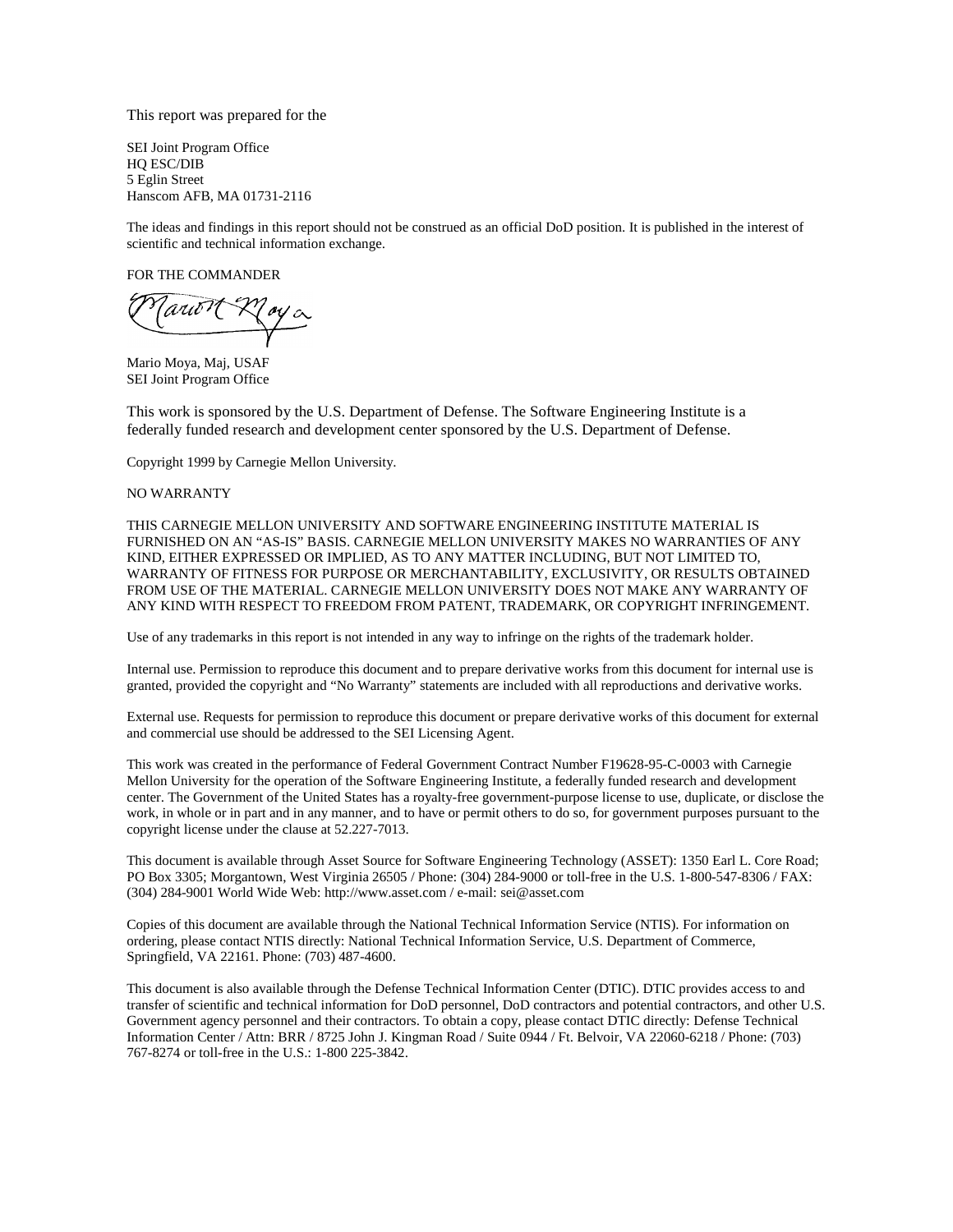## **Table of Contents**

| <b>Abstract</b><br>1 |                                                 |    |  |  |
|----------------------|-------------------------------------------------|----|--|--|
| 1                    | <b>Introduction</b>                             | 3  |  |  |
| $\mathbf{2}$         | <b>The Top Ten Reasons</b>                      | 5  |  |  |
| 2.1                  | Reason #1: The organization inadvertently       |    |  |  |
|                      | adopts a flawed or incomplete reengineering     |    |  |  |
|                      | strategy                                        | 5  |  |  |
| $2.2^{\circ}$        | Reason #2: The organization makes               |    |  |  |
|                      | inappropriate use of outside consultants and    |    |  |  |
|                      | outside contractors                             | 7  |  |  |
| 2.3                  | Reason #3: The work force is tied to old        |    |  |  |
|                      | technologies with inadequate training programs  | 9  |  |  |
| 2.4                  | Reason #4: The organization does not have its   |    |  |  |
|                      | legacy system under control                     | 11 |  |  |
| $2.5^{\circ}$        | Reason #5: There is too little elicitation and  |    |  |  |
|                      | validation of requirements                      | 13 |  |  |
| 2.6                  | Reason #6: Software architecture is not a       |    |  |  |
|                      | primary reengineering consideration             | 15 |  |  |
| 2.7                  | Reason #7: There is no notion of a separate and |    |  |  |
|                      | distinct reengineering process                  | 17 |  |  |
| 2.8                  | Reason #8: There is inadequate planning or      |    |  |  |
|                      | inadequate resolve to follow the plans          | 19 |  |  |
| 2.9                  | Reason #9: Management lacks long-term           |    |  |  |
|                      | commitment                                      | 22 |  |  |
|                      | 2.10 Reason #10: Management predetermines       |    |  |  |
|                      | technical decisions                             | 24 |  |  |
| 3                    | <b>Summary</b>                                  | 27 |  |  |
| 4                    | <b>References</b>                               | 29 |  |  |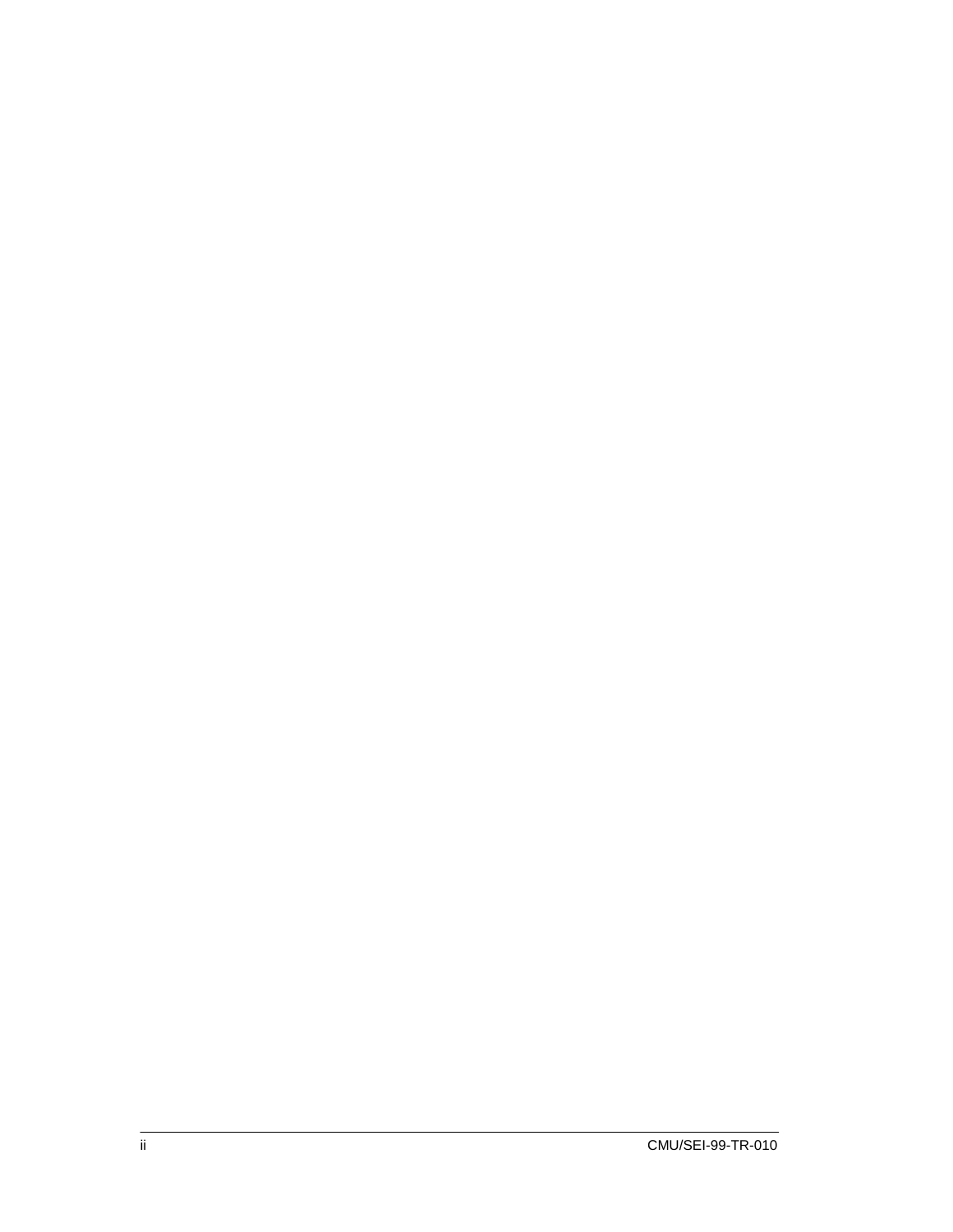## <span id="page-6-0"></span>**Abstract**

The purpose of this report is to highlight some of the most important reasons for failures in reengineering efforts despite the best of intentions. We support our observations with examples from a variety of experiences over many years. Readers may recognize some of the situations presented here and be tempted to conclude that the examples are taken from their own organizations, but similar missteps occur quite frequently.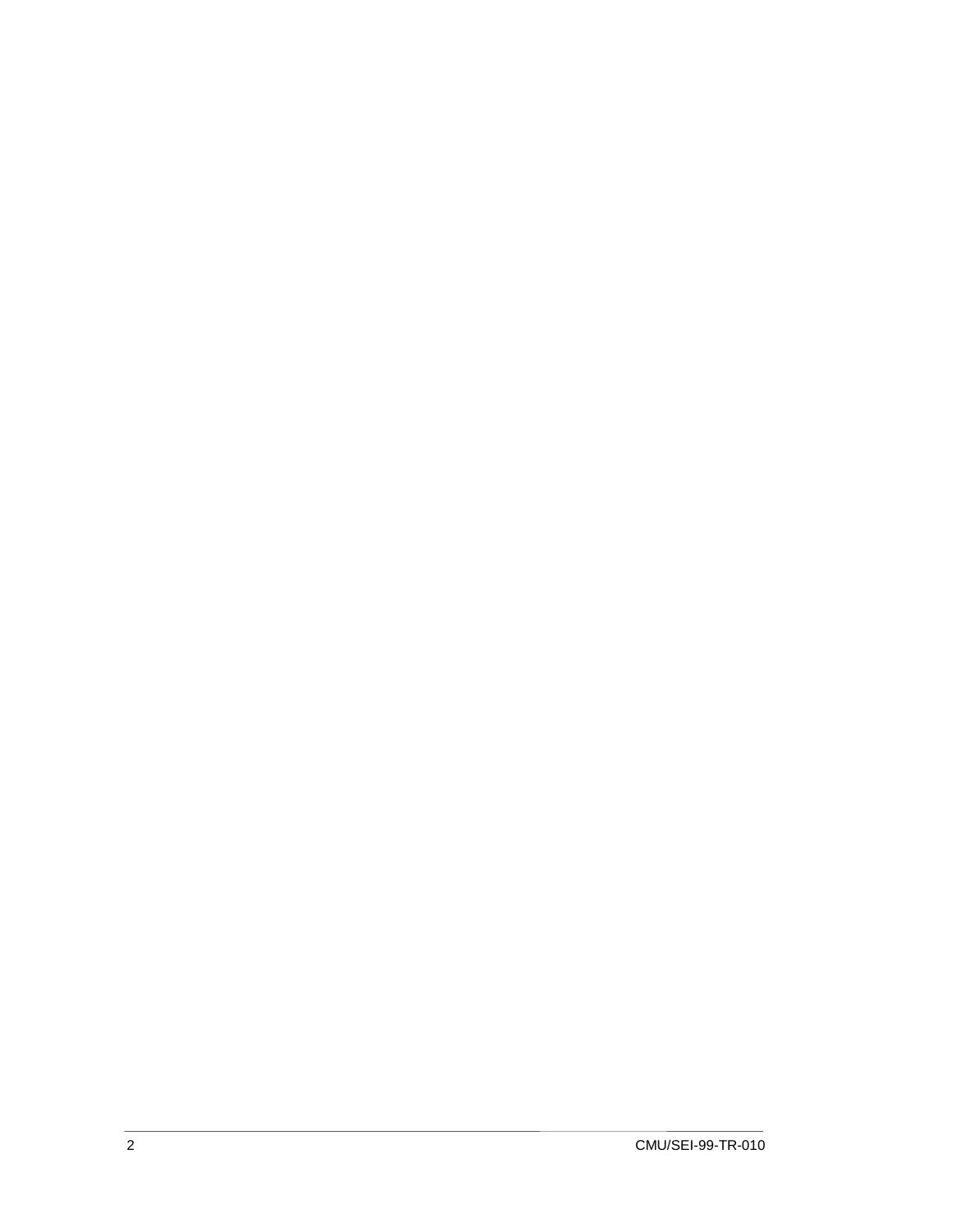## <span id="page-8-0"></span>**1 Introduction**

One of the primary functions of the SEI is to transition software technology. An important area of software technology is the process for migrating legacy systems to a more desirable target system, especially to a product line. To help the software community migrate its legacy systems, we have published the *Enterprise Framework for the Disciplined Evolution of Legacy Systems* [Bergey 97] (hereafter referred to as the Framework) and "System Evolution Checklists Based on an Enterprise Framework" [Bergey 98] (hereafter referred to as the Checklists). The Framework describes a structure and context for exploring reengineering decision analysis and disciplined approaches to systems evolution. It attempts to improve the reengineering state of the practice, to evaluate reengineering projects, and to characterize reengineering initiatives.

The Framework and Checklists describe a structure for reengineering systems and asks questions about the current state of the legacy system and the transition process. In practice, many things can and do go wrong. Organizations moving from a legacy system to a new system are, in many instances, highly dysfunctional. This has been made clear from our many experiences interacting with both government and corporate clients.

The SEI has attempted to bring to light case studies of exemplary organizations that are doing leading-edge work in software engineering. One such case study is the product line work being done by Celsius Technology, from which we produced a comprehensive technical report [Brownsword 96]. But just as it is important to learn from exemplars, it is also important to learn from mistakes.

The situations in this report are taken from real experiences known first hand to the authors or related directly to us, but care has been taken not to reveal the sources. In some cases, the examples may be combinations of two or more different situations, or the "facts" may have been altered in insignificant ways. It is expected that readers attempting a reengineering effort will recognize potential hazards from among these real cases and will be able to redirect their efforts to avoid most of them. This report will have succeeded if it raises the general awareness of the potential problems that are most likely to occur in real reengineering efforts.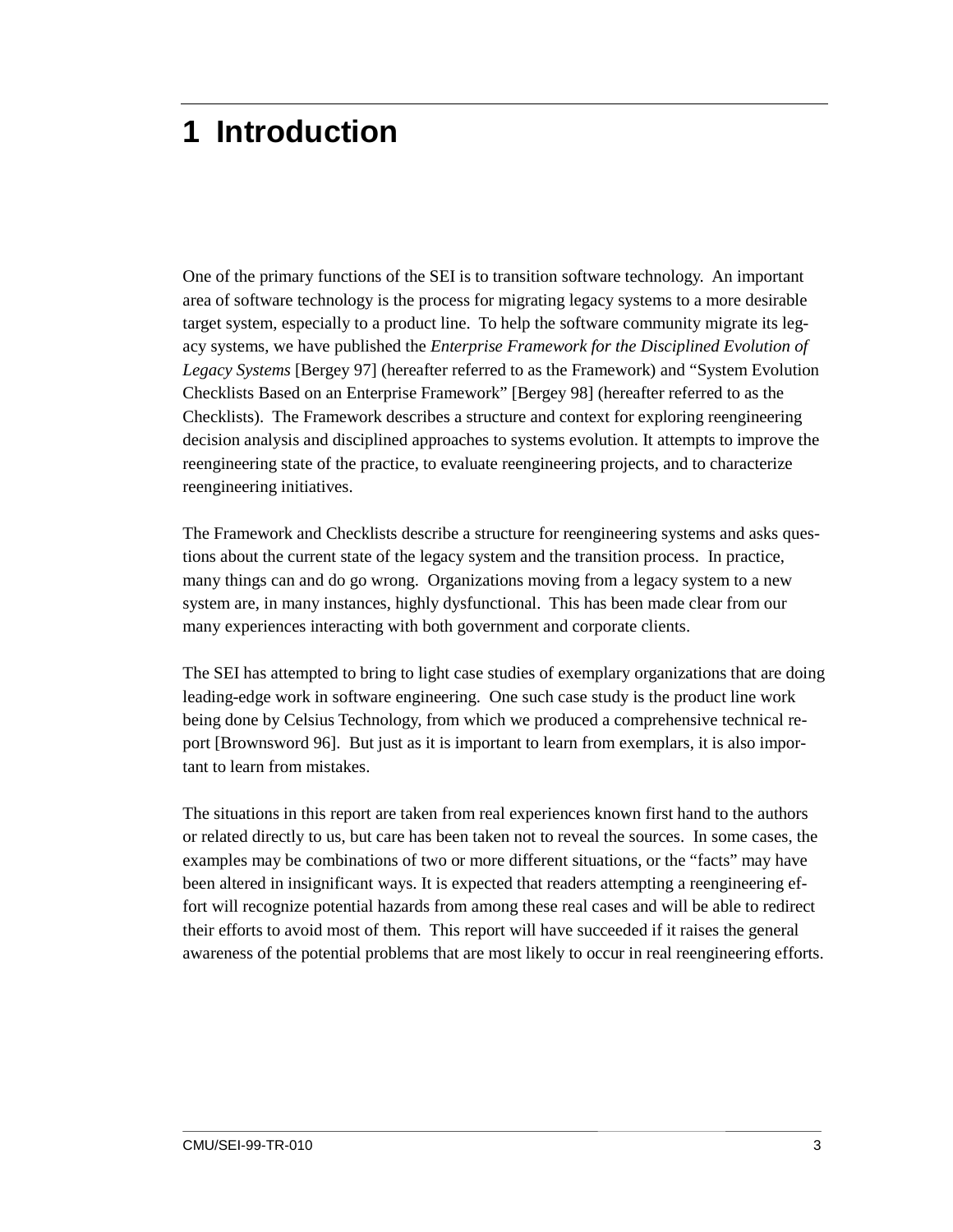### **Ten Reasons That Reengineering Efforts Fail**

- 1. The organization inadvertently adopts a flawed or incomplete reengineering strategy. [We have a bulletproof strategy.]
- 2. The organization makes inappropriate use of outside consultants and outside contractors. [We rely on experts to help us get there.]
- 3. The work force is tied to old technologies with inadequate training programs. [We're known for our on-the-job training.]
- 4. The organization does not have its legacy system under control. [We are on top of it—we know the system inside and out.]
- 5. There is too little elicitation and validation of requirements. [Our needs are simple and straightforward.]
- 6. Software architecture is not a primary reengineering consideration. [Anybody can specify an architecture.]
- 7. There is no notion of a separate and distinct "reengineering process." [We have our best people working on it.]
- 8. There is inadequate planning or inadequate resolve to follow the plans. [We're too busy to plan.]
- 9. Management lacks long-term commitment. [Tomorrow is another day.]
- 10. Management predetermines technical decisions. [If there's one thing we're good at, it's giving orders.]

For each of these ten reasons, we now will provide a brief description of the problem, followed by several examples from our experience that illustrate the problem, followed by highlights from the Framework where the issues associated with the problem are covered. No prior knowledge of the Framework or Checklists is assumed, but the reference section provides links to our Web site where the complete publications can be viewed or downloaded.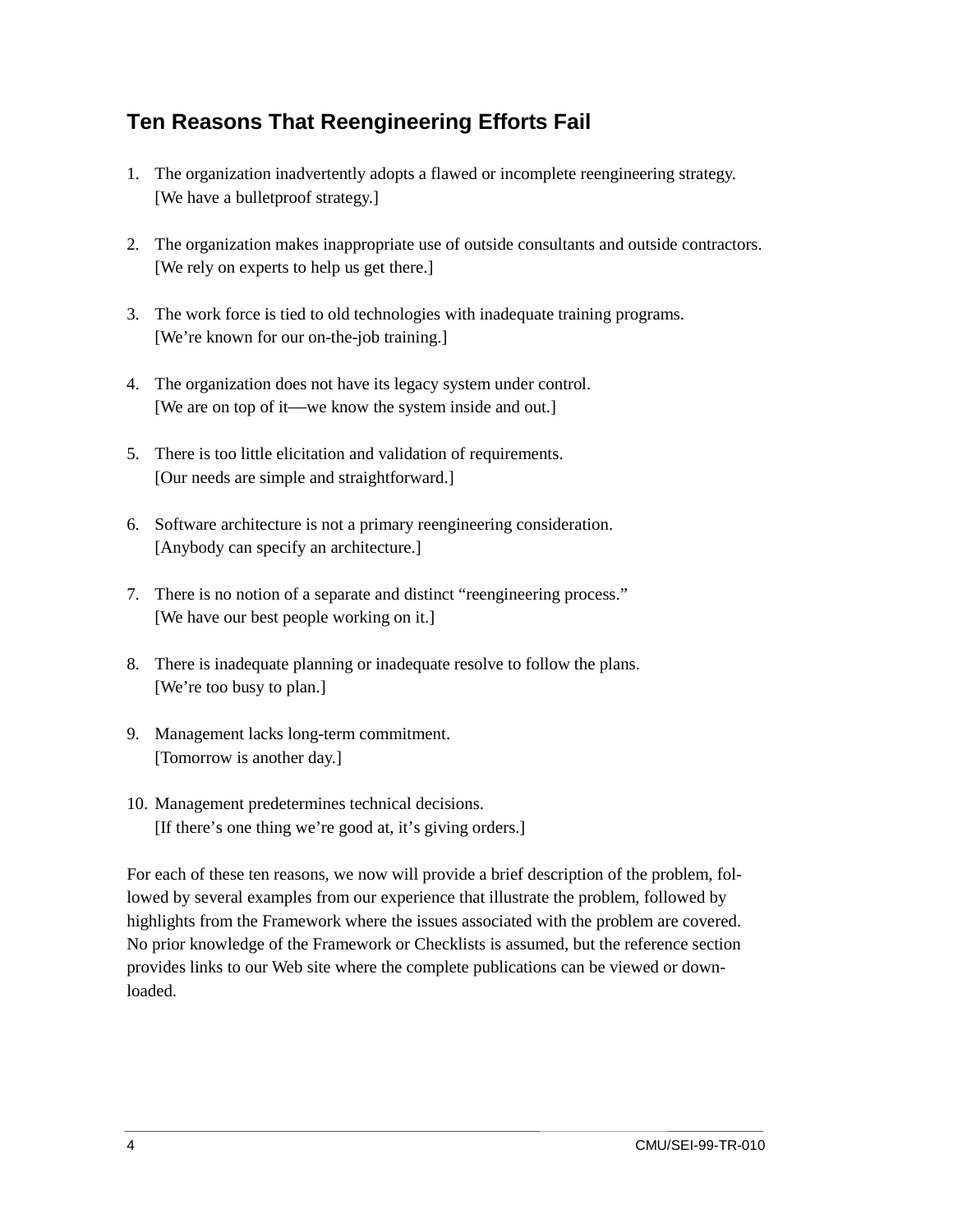## <span id="page-10-0"></span>**2 The Top Ten Reasons**

### **2.1 Reason #1: The organization inadvertently adopts a flawed or incomplete reengineering strategy**

While most organizations have a long-range strategy when they embark on a reengineering effort, these strategies may be seriously flawed or incomplete due to poor assumptions or lack of attention to detail. In some cases, problems can occur because the wrong problem is being addressed. In other cases, not all of the components and steps are considered. An example of a flawed strategy is when an organization chooses to "replace" rather than "repair" a major subsystem while at the same time abandoning corporate knowledge about the legacy system. Another example of an incomplete strategy is when an organization chooses a "big-bang" implementation approach that ignores how to deploy and transition the system into operational use.

Clearly, high-level strategic choices have substantial impact on the success or failure of a reengineering project. Just as architectural decisions have long-lasting impact on the structure and operation of a system, these early strategic reengineering decisions are difficult to change and have repercussions on the overall reengineering result. When the first steps an organization takes toward a new system are inherently flawed, the result will tend toward disaster.

### **2.1.1 Examples**

#### **A flawed transition strategy**

An organizational decision was made to move from a flat file telemetry system on obsolete hardware to a client-server architecture on modern computer resources. No flexibility was allowed as to the changeover date. Parallel operation of the two systems was not possible and the old system was scrapped immediately. As a result, the new system did not have all the capability of the old system. It had some new features and a fancy new user interface, but users complained that it did not have some of the old functions. More than a year passed and the system still did not have its planned initial operational capability. To make matters worse, software development and maintenance positions were cut shortly after installation because the client/server system had been justified in the first place as easier to maintain. As a result, full operational capability was delayed indefinitely. The organization has reaped some benefits from the new architecture, but has inadequate personnel to achieve full operational capability and properly maintain it.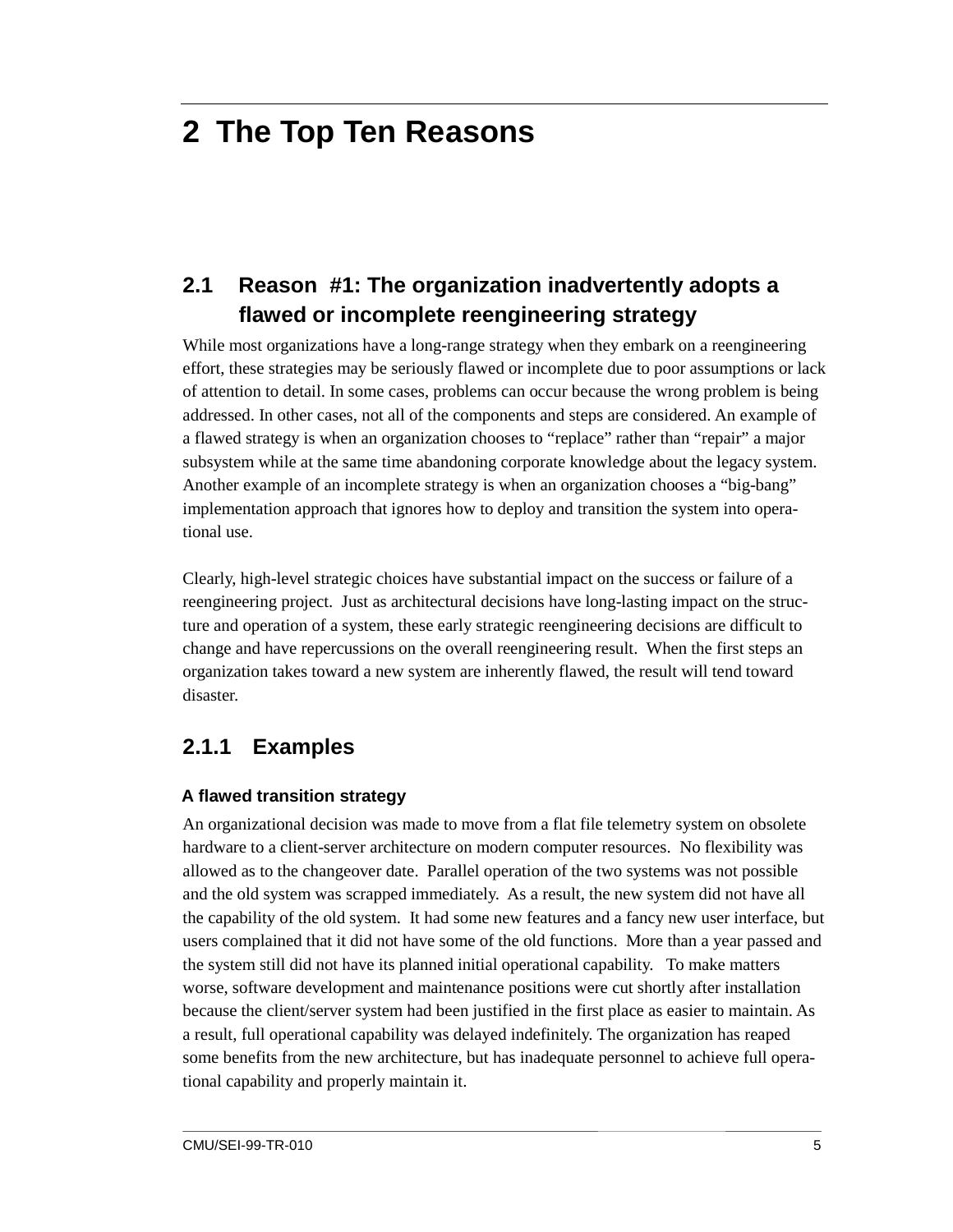#### **A flawed environment integration strategy**

A project with a set of chronic problems was reorganized with new personnel and a new strategy. The new strategy involved reengineering current code to a scaled down set of requirements. As part of this strategy, a new software engineering development environment was employed. The environment consisted of a set of proven tools, each of which was well regarded as among the leaders in its class. However, the plan depended on integrating the tools in a seamless way and on using this environment for production of the system. The schedule called for the environment to be brought up over a weekend. The integration did not work, and production came to a grinding halt. Eventually, a scaled down and more feasible strategy was developed, but the project lost precious time and millions of dollars in getting back on track. The lesson is that even a relatively small part of an overall plan can cause problems if it is on the critical path, and even when individual components are proven, integration aspects can come back to haunt a project.

#### **A flawed strategic process**

An organization had the goal of eliminating a mainframe system and replacing it with a new set of workstations. The new system would receive input from external facilities. This data would be decoded and some preprocessing would take place on the workstations. The data would then be sent to a supercomputer system that would do quality control as well as final processing and edits. Most of the complex models would run on the supercomputer system. Some of the models would then be transferred to the external facility while others would be sent back to the workstations for additional processing.

The job was a complex engineering effort consisting of several stages. In order to get to the future state, several intermediate states needed to be reached. The installation of the workstations required hardware installation and testing, development of new software, integration testing, and operational installation of the software. In addition, there were ongoing corrective fixes to the existing system, which needed to be placed under change control, while the changes were prioritized and fixed. Despite the complexity of the task, it was initially viewed as a simple task of replacing processors that could be handled in conjunction with the normal maintenance activities of the maintenance staff. The task overwhelmed the staff, and eventually the project was canceled.

### **2.1.2 Related Framework Highlights**

By adopting a high-level structure for decision making early in the reengineering process, problems such as these can be more easily avoided. The inputs driving the reengineering decision analysis should include the enterprise strategy, programmatic issues, economic issues, and technical issues. The strategic issues include the value of the effort, the corporate impact, and the timing. Programmatic issues include resources, priorities, contracting, deliverables, schedule, and risk. Technical issues include feasibility, approach, architecture, tools, and risk. Economic issues include cost, make/buy decisions, and return on investment.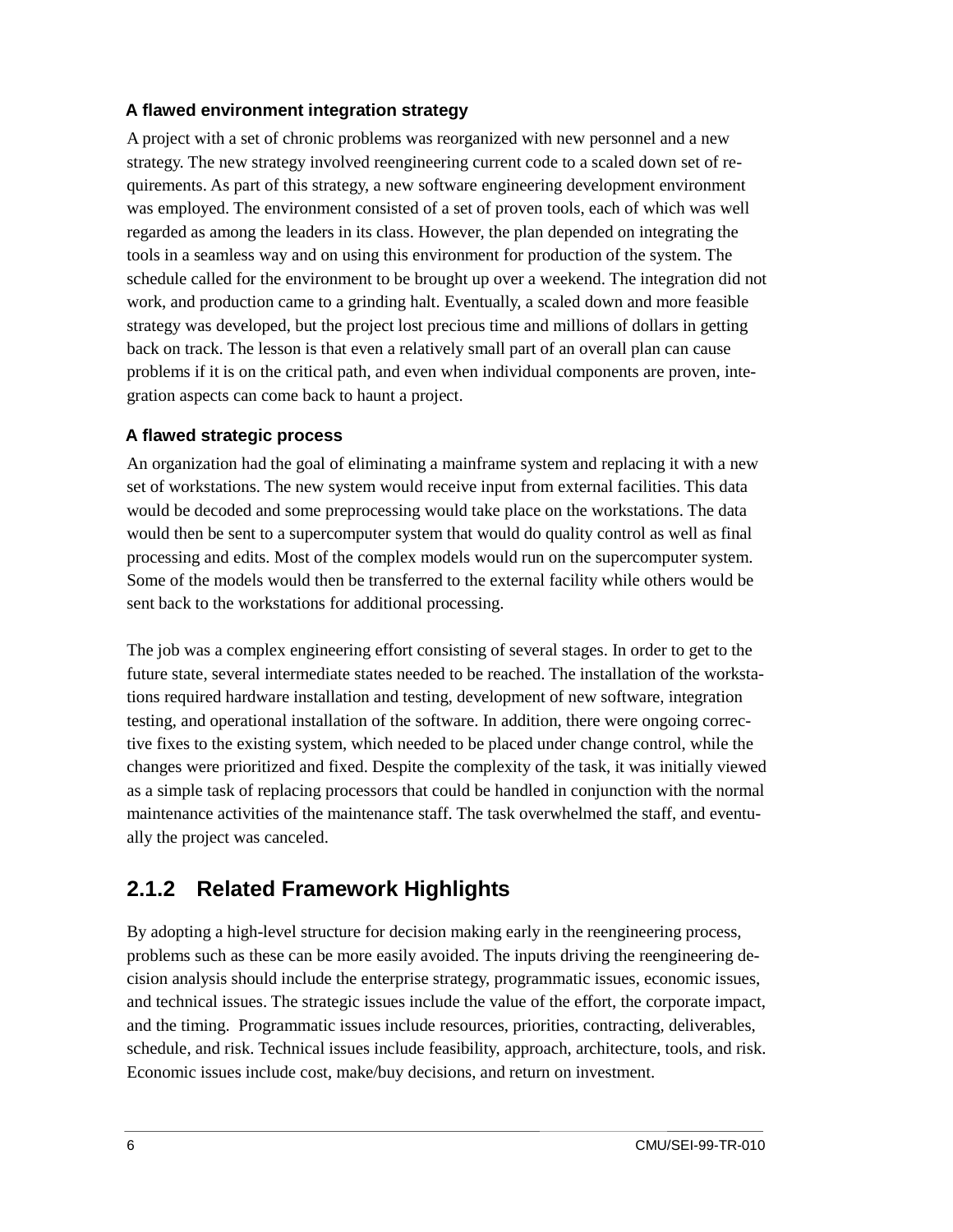### **2.2 Reason #2: The organization makes inappropriate use of outside consultants and outside contractors**

Outsiders can often offer substantial benefits a project for a number of reasons, such as understanding of the domain, technical expertise, objectivity, or simply the ability to bring extra personnel to a project quickly. However, if used unwisely, they can also contribute to the failure of reengineering projects. Since outsiders rarely know the business as well as insiders, their role needs to be carefully defined and monitored. Organizations and outside contractors often have conflicting interests. The former obviously wants to minimize the cost of external resources, while the latter wants to maximize it. Sometimes the contracting organization relinquishes all control to the contractor. However, it is important for the contracting organization to retain sufficient insight into the work to know if the project is headed for trouble.

Often, three, four, or five sets of consultants will have looked into a problem over a period of as little as a year. Each group often finds similar problems, but the problems persist even after being brought to light. Sometimes the consultant's reports are rejected as being biased in some way. Sometimes the consultants don't have the right experience or credibility. Sometimes they are not given the time to do an adequate job. Sometimes the management just wants to give the impression that they are addressing problems in some way by stirring the pot. In these cases the problem is not with the consultants, but with management.

Conversely, reengineering efforts can also fail when they shun outside help when they actually need it. Outsiders often bring a fresh perspective or additional manpower that is otherwise unavailable within the organization. The attitude that all knowledge exists within the organization can be just as damaging as the converse.

### **2.2.1 Examples**

#### **Giving up control to consultants and contractors**

A parent organization brought in two groups of consultants to recommend options on whether to replace or rebuild a legacy system that was no longer able to meet emerging business needs. One group was to investigate the repair option and the other was tasked to investigate the replace option. A detailed joint report was produced with personnel from the contracting organization recommending that some of the system be repaired and some of the system be replaced. The organization did not have a strategy or set of decision criteria established ahead of time. Essentially, they ignored the recommendations of both consultants, and moved to a third contractor who took on the work of replacing the systems. Later, when the third contractor ran into difficulties, they scaled back the contract, but they still did not achieve the desired reengineering result. Perhaps each of the contractors could have offered some benefit. However, since the company's strategy shifted dramatically depending on internal political currents, they failed to gain from any of the outside contractors.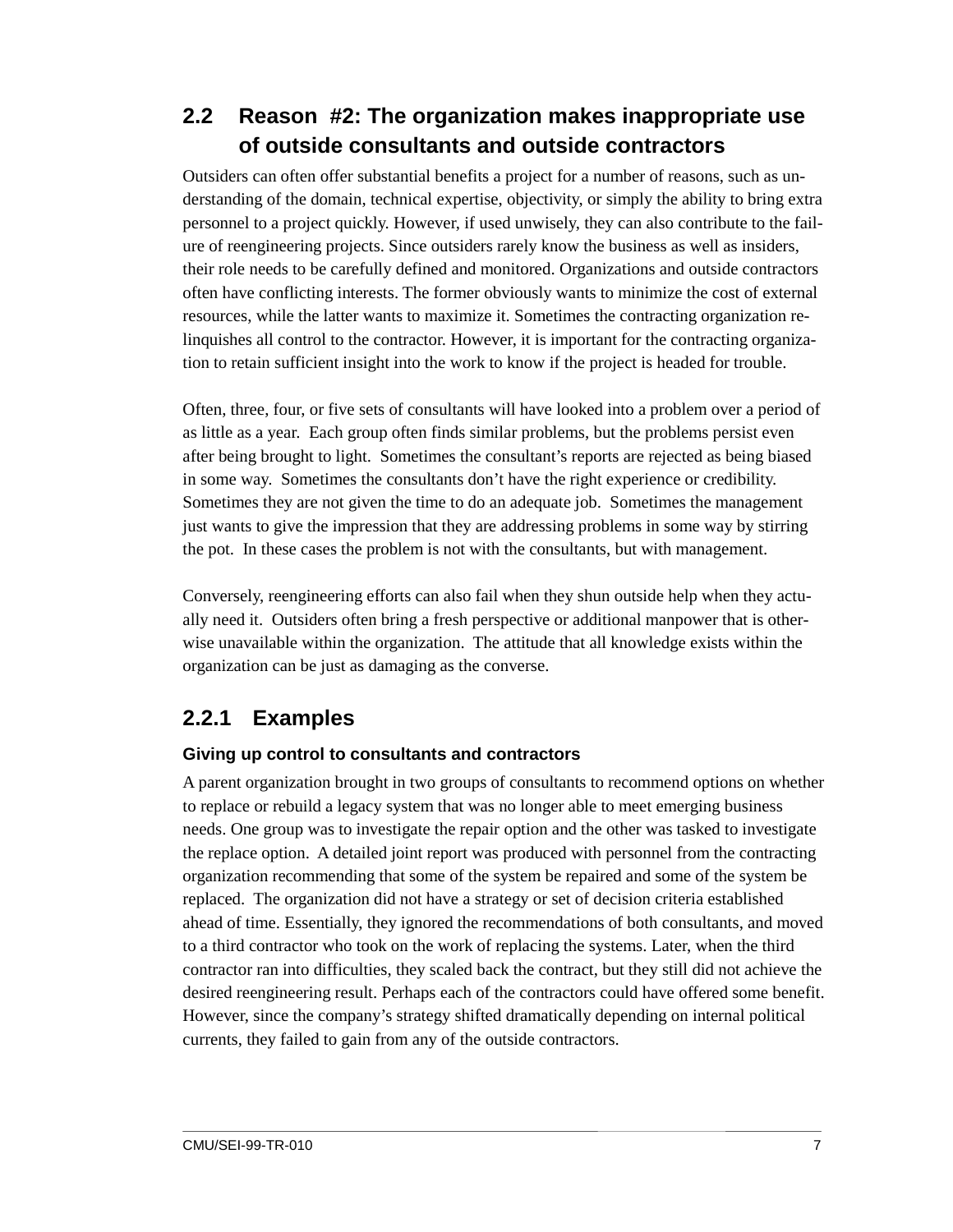#### **Getting the outside contractor that you are paying for**

Contracts for system evolution often cost tens or even hundreds of millions of dollars. Often, because of political considerations, there are tens of contractors in dozens of locations working on a single system upgrade. Because some contractors are so big and operate out of so many different locations, it is hard for a contracting organization to know what it is buying when it signs so many contracts. In one case the contractor highly touted itself as a Capability Maturity Model<sup>®</sup> (CMM<sup>®</sup>) level three organization, but in fact was only CMM level three in limited pockets of the organization. When the contractor started getting behind schedule and asking for vastly increased payments for the contracted work, it was clear that the people actually doing the work were not up to the standards that were available only in the small pockets of the company. The contracting organization demurred on the requests for more time and money and stopped work on the contract. This resulted in re-planning the effort and long delays as a result of the transition of ongoing work to other contractors.

#### **Time and materials contracts often don't conserve time and materials**

One organization relied on a very reputable outside contractor to implement an entire contract. The contract was on the basis of time and materials. The contracting organization had a complex organizational structure, where the end users were isolated from those who were monitoring the contract. The end users had a strong voice (and in fact veto authority) over the requirements. Continually changing the requirements resulted in confusion, unnecessary expense, and led to specifying a system that was not feasible to build. The contractor, whose incentive was more billable hours, gladly accepted each modification to the system.

Although the contractor fell way behind schedule, the contracting organization did not realize this until it was too late. Several interrelated symptoms contributed to serious delays and a system that failed to meet many of its system tests. These included: gold plating of requirements without an analysis of tradeoffs or costs; failure by the contracting organization to establish meaningful milestones for monitoring the contractor; and failure of the contractor to inform the contracting organization when new requirements were reaching the breaking point due to complexity or performance constraints.

### **2.2.2 Related Framework Highlights**

Outside consultants and outside contractors can be used effectively. They do provide manpower that may not be available inside the organization and they can provide an unbiased evaluation of a situation. When consultants are brought in, it is important to understand what role they are expected to play, and what skills they can bring to the table that are not available within an organization. The Framework and its associated Checklists can provide a starting point for assessment and analysis activities by illuminating relevant areas of inquiry. We know of at least one consulting firm that uses the Framework as a vehicle for organizing an inquiry and for probing and evaluating planned and ongoing system evolution initiatives.

 <sup>®</sup> Registered in the U.S. Patent and Trademark Office.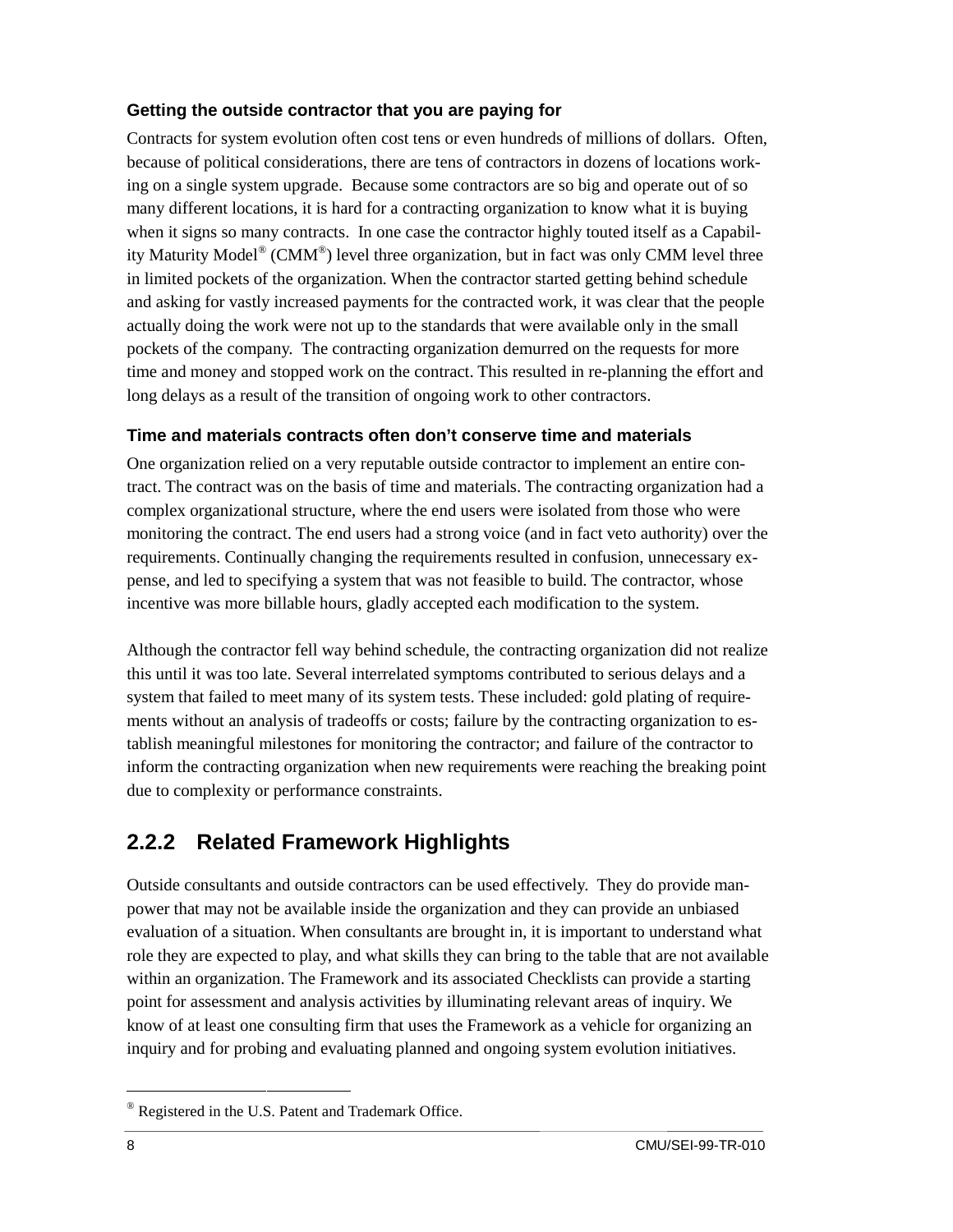"The model serves to draw out important global issues early in the planning cycle and provides insight for developing a synergistic set of management and technical practices to achieve a disciplined approach to systems evolution" [Bergey 97].

### **2.3 Reason #3: The work force is tied to old technologies with inadequate training programs**

The lack of training for the work force can cause reengineering efforts to fail. In most cases, the reengineering effort will be taking advantage of newer technology as compared to the legacy system. Frequently, the hardware will be changed and updated and new programming paradigms will be adopted. New vocabularies will be introduced for new ways of doing business. For example, many new systems will be based on the Internet, the Web, and distributed component technologies. Old systems are often based on a functional style of programming using mainframe computers and radically different file systems. New programming languages and new user interfaces are commonly adopted. It is simply not possible to continue to do business as usual while at the same time bringing the same work force up to speed on the new technologies. Either there must be a conscientious and persistent effort to upgrade skills of the existing work force, or there must be a replacement of the existing work force, or there must be new workers added to the work force, or some combination of the three.

#### **2.3.1 Examples**

#### **Middle managers see the trees, but not the forest**

The federal government uses language standards such as Ada and architecture standards such as Defense Information Infrastructure Common Operating Environment (DII COE) [DISA 97] and High Level Architecture (HLA) [DMSO 98]. But many government employees are not trained to fully understand these standards and appreciate what they do and what they fail to do. Some understand the terminology at superficial levels.

For example, one might naively expect that the HLA is an architecture that solves high-level enterprise problems rather than one that serves primarily to federate a collection of disparate simulations. But a mid-level manager rejected a domain-specific architecture for the organization's test and evaluation domain, because he thought that HLA was sufficient for the task and that no high-level architecture was needed for reengineering the enterprise. This decision was due to lack of understanding of what the new technology can do and what it cannot do.

The result is that a major initiative to upgrade and combine missions of disparate laboratories is proceeding without an appropriate domain-specific architecture.

#### **An aging work force that would rather not learn much**

One organization has a centralized maintenance group whose work force consists of hundreds of employees who are highly unionized. The vast majority of the workers have been working on the same maintenance jobs for twenty or more years. They have little turnover and few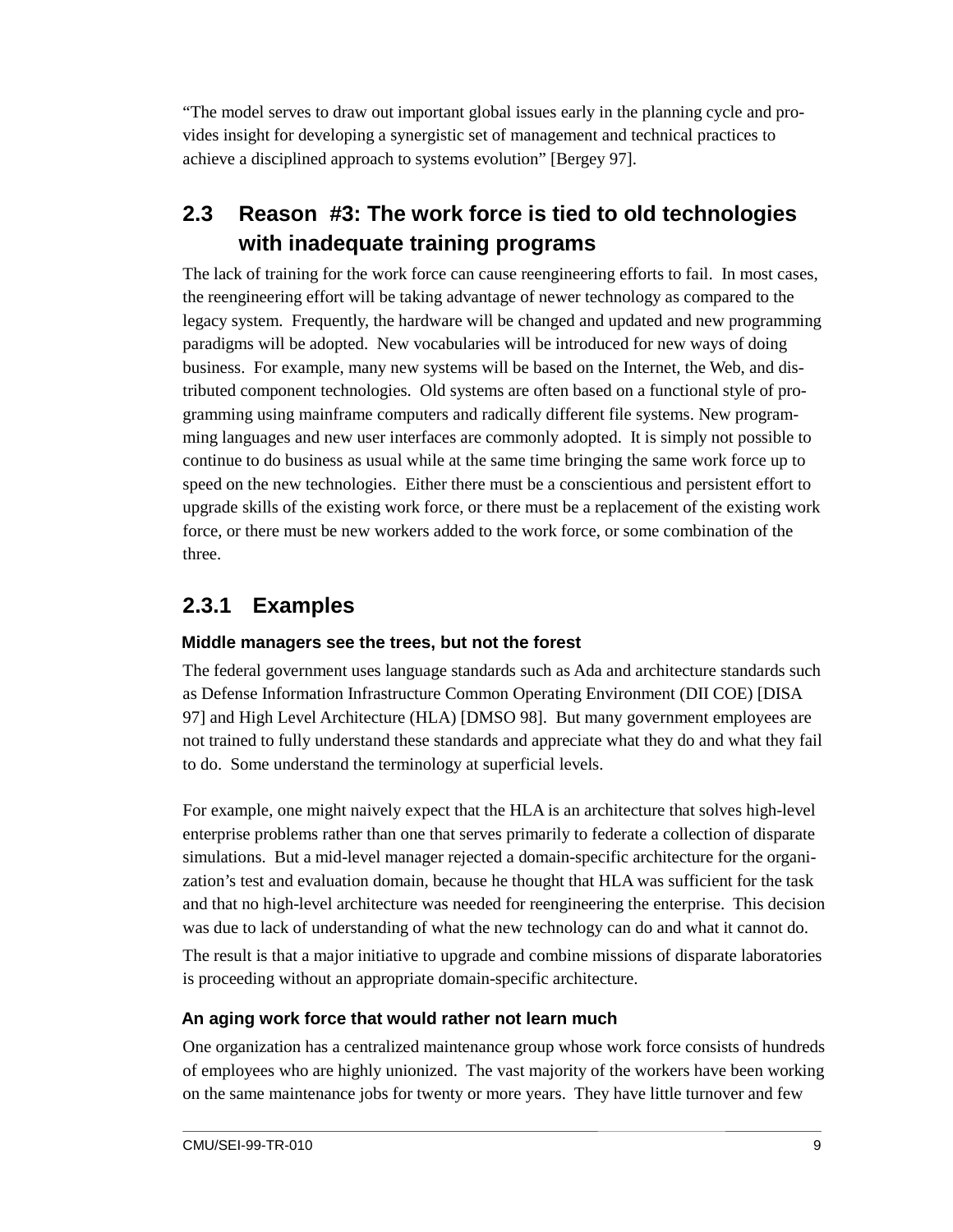have graduated with degrees in computer science. They know the legacy system extremely well and want to continue maintaining it until they retire. They are very resistant to change.

A major system upgrade will totally replace an existing system with new technology including a new language, a new operating system, and a new software engineering environment. The existing work force viewed the system upgrade within the context of the existing system, and their operational support plan was inadequate. It did not provide for retraining the existing staff to learn new technologies and new approaches or adding staff with the required skills. As a result, the organization will need to have a long-term maintenance contract with an outside vendor that will tie the organization to the vendor until either the existing work force retires or a newer work force takes over.

#### **A culture dependent on maintaining the status quo**

A large corporation had two different material management systems as the result of an earlier failed migration effort. These systems were deployed on two different platforms and had a significant amount of functionally redundant code with separate evolution paths. One system was used primarily for online data entry with a local version of the entire database. The second system, which was asynchronously updated by the data entry system, stored the permanent records and performed the primary business functions of materials management. This arrangement resulted in chronic code consistency and runtime synchronization problems between the two systems. As a result, a staff of 10 maintenance programmers was required to spend full time (and substantial overtime), fixing bugs and correcting data inconsistencies.

A study was performed that analyzed the work of the maintenance staff, the types of problems being encountered, and the programs that were affected. This study determined, not surprisingly, that data synchronization problems between the two systems were responsible for 80% of the maintenance costs, so it recommended a short-term effort to migrate away from the front-end system. However, the recommendations were turned down. A whole culture had grown up around fixing database inaccuracies, and the associated overtime pay that was required. The existing programmers felt that their jobs were threatened and the management information systems (MIS) manager did not see any clear gain for himself because organizational budgeting considerations made funding of (even short-term) reengineering efforts far more difficult than funding of maintenance. The status quo carried the day and unwarranted maintenance costs continued in the organization.

### **2.3.2 Related Framework Highlights**

Cultural issues such as those described in the examples above are difficult to change in the short term. Training helps to change the culture, but it is not sufficient. The Framework has a lot to say about the organization and technologies (two of the seven components of the framework), which influence the culture over time. Organization is divided into management activities and infrastructure support activities. Infrastructure support includes "training and technology transition." One of the checklist questions is, "Are the training needs of the sys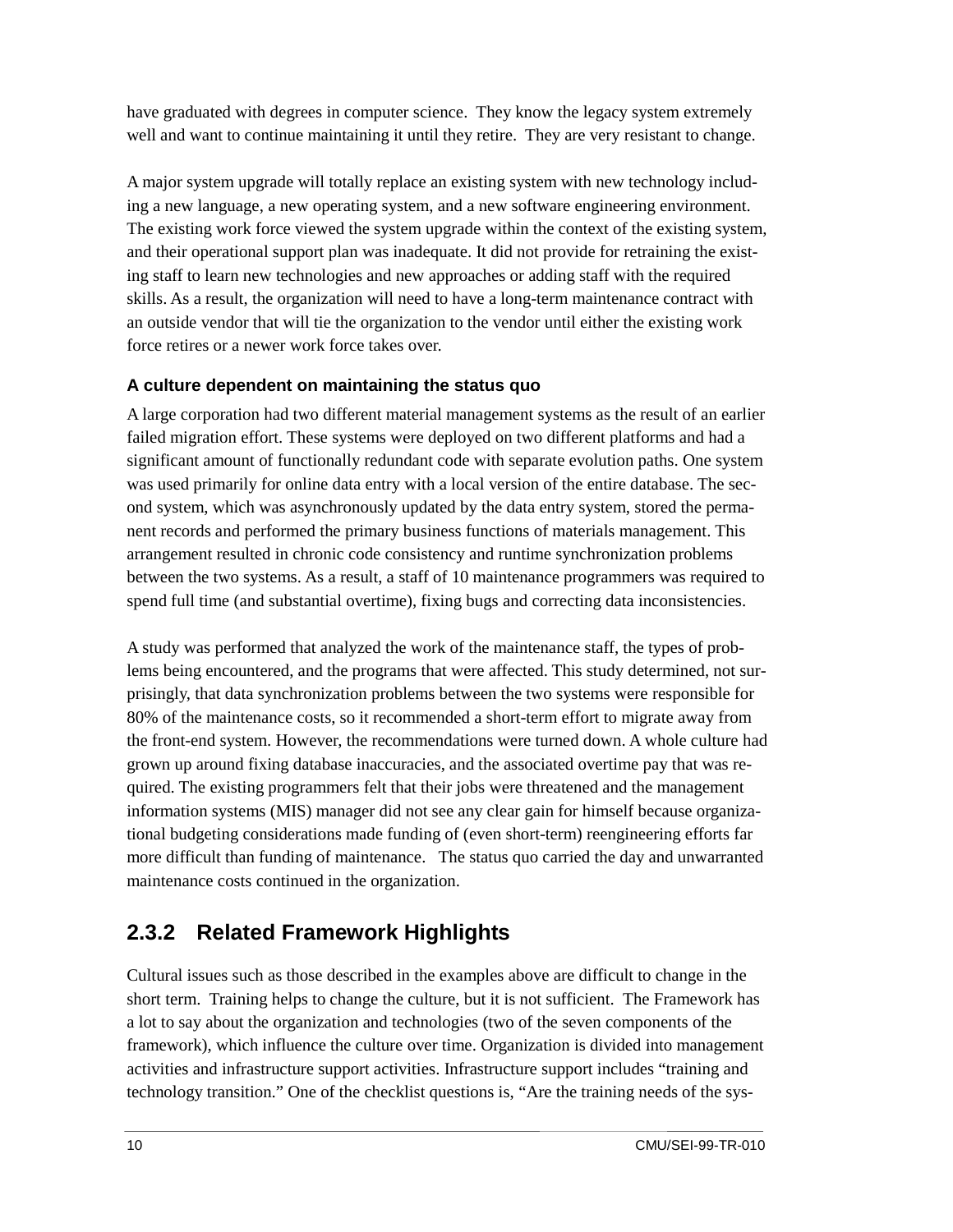tems engineers and software engineers identified?" Among the checklist questions in the Technology component are the following:

- Is the cost, schedule, and impact of applying the new technology acceptable?
- Is adequate training available?
- Are key members of the project team already well versed in the technology?
- Can they act as mentors to other team members?

### **2.4 Reason #4: The organization does not have its legacy system under control**

Before a system can be managed effectively, a system baseline under configuration management should be in place to aid in disciplined evolution. The system needs to be well documented, with an understanding of the priority of change requests and their impact on the system. In addition, the following items need to be in place: data on the costs of maintaining the system, adequate configuration management, and planning and project management capabilities. If these capabilities are not available, the maintenance effort becomes crippled and chaotic, and long-term planning becomes problematic.

The heritage of a legacy system can have a large influence on reengineering failure. Many legacy systems are not under adequate control, because the systems are poorly documented, have inadequate historical measurements, and inadequate change control processes. As a result, it is difficult to understand the current system, to manage it, and to manage changes or plan evolution.

One barometer of whether a system is under control is the way in which change requests are handled. If change requests can be given a priority for both importance and difficulty, rational decisions can be made for new releases. Historical data on similar types of changes, as well as on the ease (or difficulty) of changes to the affected modules, provide an important baseline for being able to make changes within schedule and resource constraints.

Another indicator of control is the availability of historical metrics. This includes changes that have been made, costs of the changes, and any problem areas that have occurred. Since every organization is unique, it is important for the data to reflect the unique process and personnel of that organization. For example, data on the initial cost of each component, the size of the component, change history, types of errors, and costs of making changes provide an important part of this baseline.

When such data is not available, it is impossible to make meaningful cost projections for various classes of changes to the system, or to be able to plan on any kinds of long term changes. This results in new releases coming in late, without adequate functionality. It also makes migration efforts impossible to plan.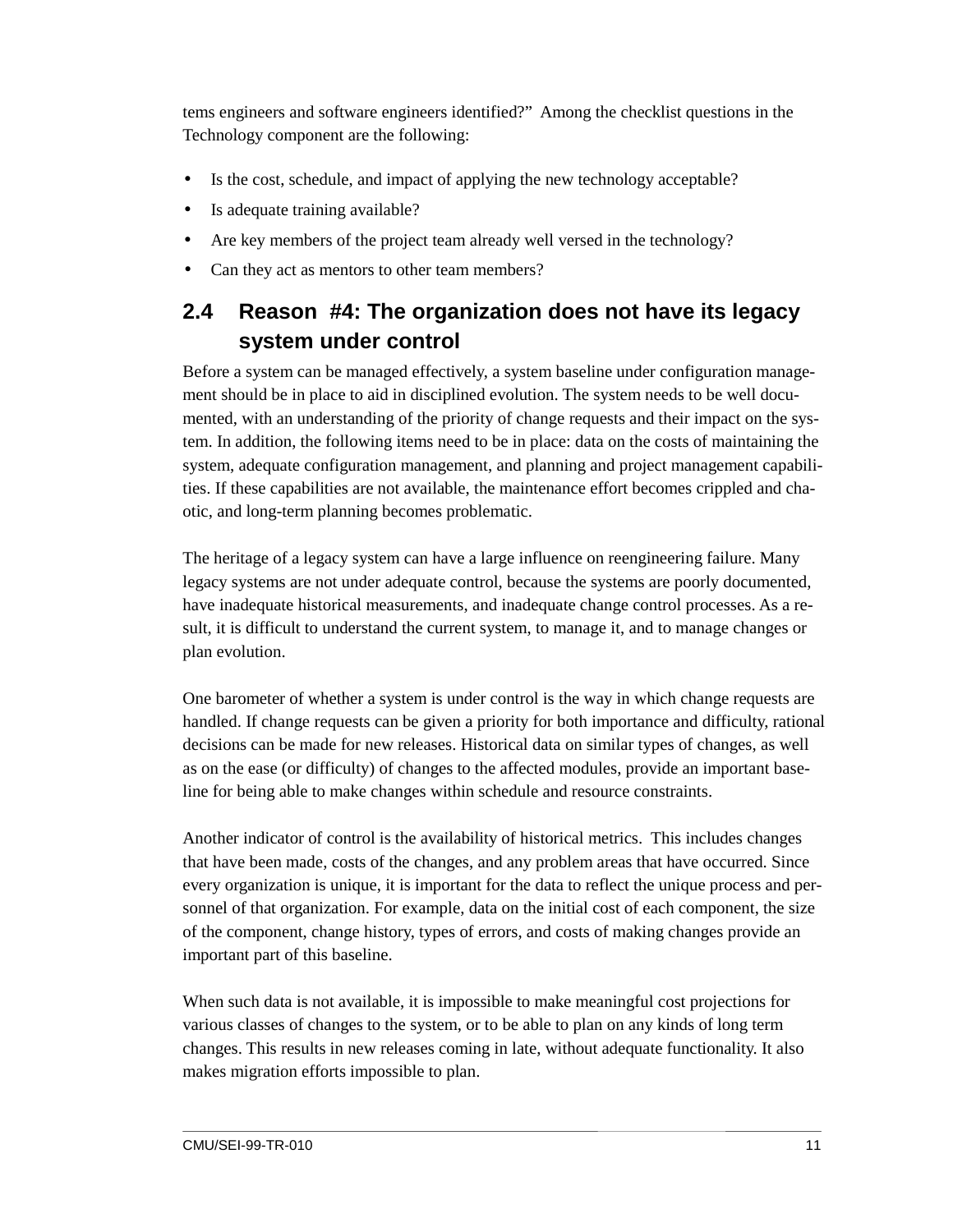### **2.4.1 Examples**

#### **Guesses substitute for historical data**

An organization had a legacy system that was inadequate for dealing with rapidly expanding business needs. A large scale reengineering effort was undertaken to migrate to a new database and to incorporate major new functionality. The existing legacy system did not track any historical data. As a result estimates were made based on guesses. These guesses, as might be expected, were grossly inaccurate. The result was that the reengineered system came in several years late, and that several MIS directors lost their jobs as the deadlines were missed.

#### **The legacy system had inadequate change processes**

A large system had a history of chronic problems. There was a substantial backlog of trouble reports, with little discernible progress in working down the backlog. When an analysis was done, it was found that the change requests did not have any metrics associated with them, nor was there any indication of ease of change or severity. For example, a typographical error on a page of documentation appeared equal to an error indicating the system could not be initialized. In addition, there was no prior analysis of which modules in the system were relatively error free versus those that had many errors. There was not a repeatable process for making changes. As a result it was virtually impossible to estimate how long minor changes would take to accomplish, much less long-term evolutionary changes. (After a major effort at developing data for the trouble reports, a certain amount of stability was established for the system.)

#### **Informality of all system management processes**

In a large migration effort, there was not an organized process for implementing change requests, and no historical data on the costs of making changes was available. Essentially, changes were made in a sequential order with some rough ordering of priorities based on the intensity of user requests or complaints. The only data that was tracked was based on the number of maintenance programmers on the staff. Configuration management was minimal. Project plans were not developed, and milestones were very informal. Documentation was sketchy and outdated so that the maintenance staff viewed it as almost useless. As a result, the organization did not have control of the legacy system. When a major change to the system was attempted, it failed because the organization had not established the capability of making either minor or major changes to the system.

### **2.4.2 Related Framework Highlights**

The Framework is essentially about the processes that facilitate the evolution of systems. It defines the legacy system as one of the seven building blocks for a successful system evolution. The legacy system is subdivided into three parts: the core system, the operational environment, and the support environments. The core system is the software intensive system that is the candidate for evolutionary improvement. Its architecture, products and services, and functionality characterize it, as well as its quality attributes (e.g., usability and performance). The operational environment includes the users, the interfacing systems, and network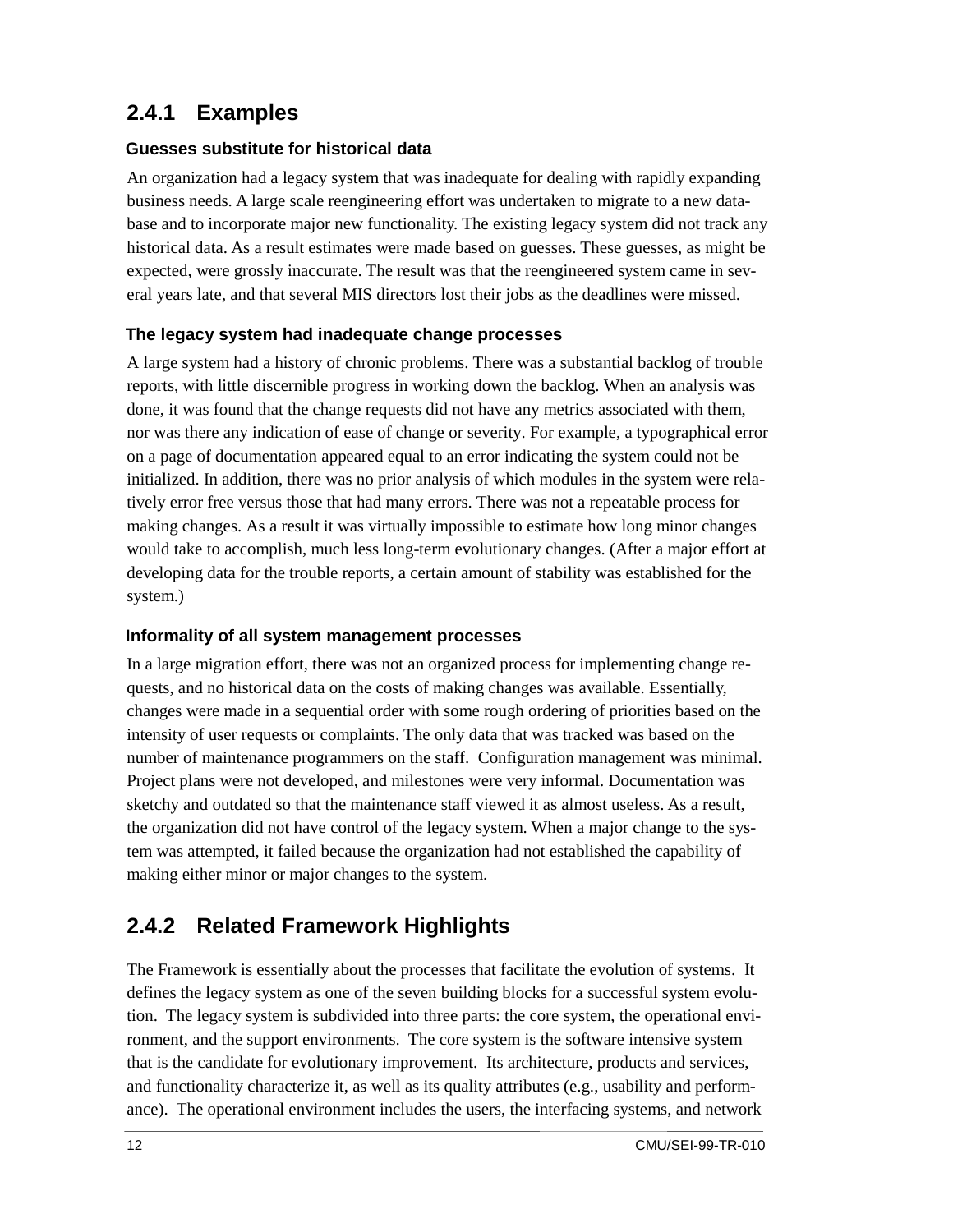communications. The support environments include tools for development, integration, and testing. The Framework provides a context for assessing the health of a legacy system. The questions in the Checklist focus on the current state of the three parts of the legacy system. It helps with the decision to repair or replace a legacy system and points to the weaknesses that could be early indicators of failure of a migration effort.

### **2.5 Reason #5: There is too little elicitation and validation of requirements**

System failure can be caused by too little elicitation and validation of requirements for the reengineering effort, as well as by significant flaws in the requirements elicitation and validation process. There is often no documented concept of operations for the target system that has the buy-in of key stakeholders (e.g., external and internal customers, external and internal users, domain experts, and project team).

Requirements specification is a thorny problem even for "green field" developments (i.e., development from scratch). There are functional requirements and non-functional requirements, user requirements and customer requirements, hardware requirements and software requirements, architecture requirements, maintenance requirements and logistical requirements. All of these reflect the fact that requirements are not unidimensional. Requirements are not only an expression of the needs of the intended users, but of the many stakeholders who have a vested interest in the system.

For reengineering efforts there are additional problems in eliciting and validating requirements because a requirements baseline for the legacy system frequently does not exist. In the relatively few cases where there may be one, the requirements are typically out of date and do not correspond well to system functionality. Assuming that the existing requirements baseline is in good shape, or assuming that there is a small requirements delta when there is actually a large delta, can be deadly.

### **2.5.1 Examples**

#### **Starting from unsatisfactory baseline requirements**

An organization based its requirements approach (and planning) for reengineering a mainframe-based system on the premise they simply wanted to "migrate" the existing mainframe functionality and its processing capabilities to a distributed system of workstations using a client-server architecture. They believed they could forego a formal requirements elicitation and validation process, and just concentrate on the "requirements delta." In their thinking, the delta corresponded to a few new features they wanted to add, along with the processing differences stemming from migrating from a batch-oriented system to an interactive one. This incremental approach to eliciting requirements was rendered more challenging by lack of documentation. There was no user's guide, and the minimal system and software documen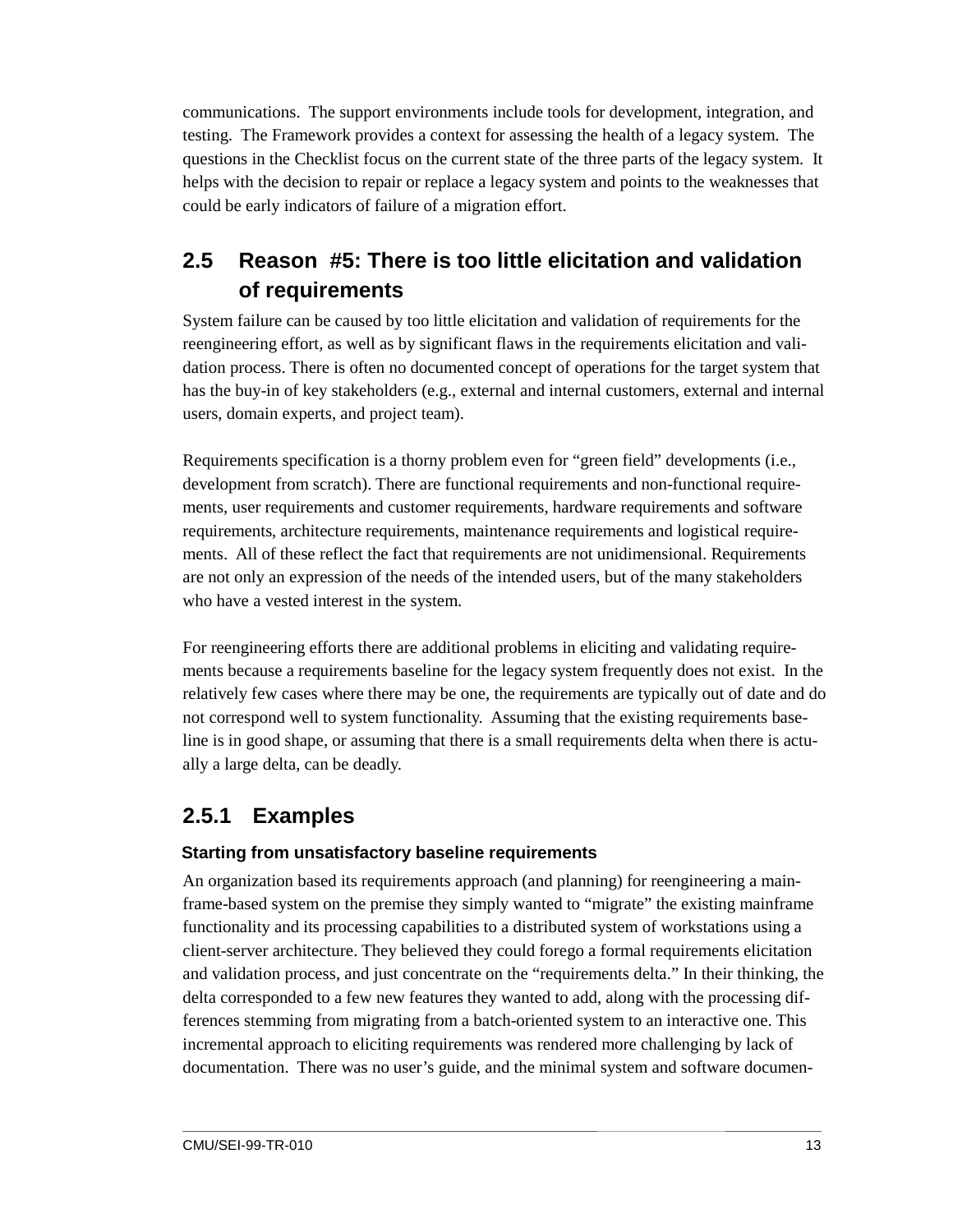tation that did exist was quite out of date due to years of software modifications and a legacy of changes to the system.

After a series of setbacks in implementing the migration effort and the breakdown of a remedial planning effort, the organization adopted a recommendation to develop a concept of operations (CONOPS) as a first step in the requirements process. They subsequently produced a CONOPS that aptly described the proposed system from a user's operational perspective. The results were very revealing. When the CONOPS document was circulated among the stakeholders for comment, the organization was caught off guard by the feedback they received. It was the first time the stakeholders had clearly understood the operation of the system and it forced them to completely rethink their prior approach to requirements because major issues had been overlooked.

#### **Failing to recognize a large requirements delta**

The requirements elicitation and validation approach used by an organization to reengineer its voluminous, record-based transaction system was predicated on developing a concept of operations and preparing a detailed requirements specification. The concept of operations was not developed from scratch. They chose to describe the target system in terms of their own familiar processing sequence that corresponded closely to the legacy system's batchoriented processing paradigm that was to be replaced by a data-centric system with a customer focus. Over 75 distinct artifacts, which were to be produced and/or processed by the system, and 30 specific agents (who were to be users of the system) were identified in the concept of operations. However, the CONOPs did not systematically describe the role of these agents, or the function of the artifacts, and how they were used, by whom, and when.

It was not clear if the CONOPS was describing a capability of the current system or the proposed one. This reinforced the notion that the proposed system was a moving target. In addition, the CONOPS did not include any end-to-end, operational scenarios which were needed to provide examples of how the system would conceptually operate and how it would fulfill the diversified needs of the users. Furthermore, there were many instances of internal inconsistencies, and external inconsistencies with other documents such as the more detailed requirements specification. While the CONOPs was viewed by some as satisfying a developmental milestone, it failed as a high-level requirements document and it became "shelfware." There were two reasons for this failure: 1) the development of the CONOPs was largely contracted out without the active participation of experienced users, domain experts, or other system stakeholders, and 2) the document review consisted of a perfunctory sign-off by the project leader and upper management.

### **2.5.2 Related Framework Highlights**

Today there are many practices aimed at doing a better job of defining requirements such as creating user scenarios, rapid prototyping elements of the system, or developing storyboards to better define the user interface and obtain greater insight into the desired system features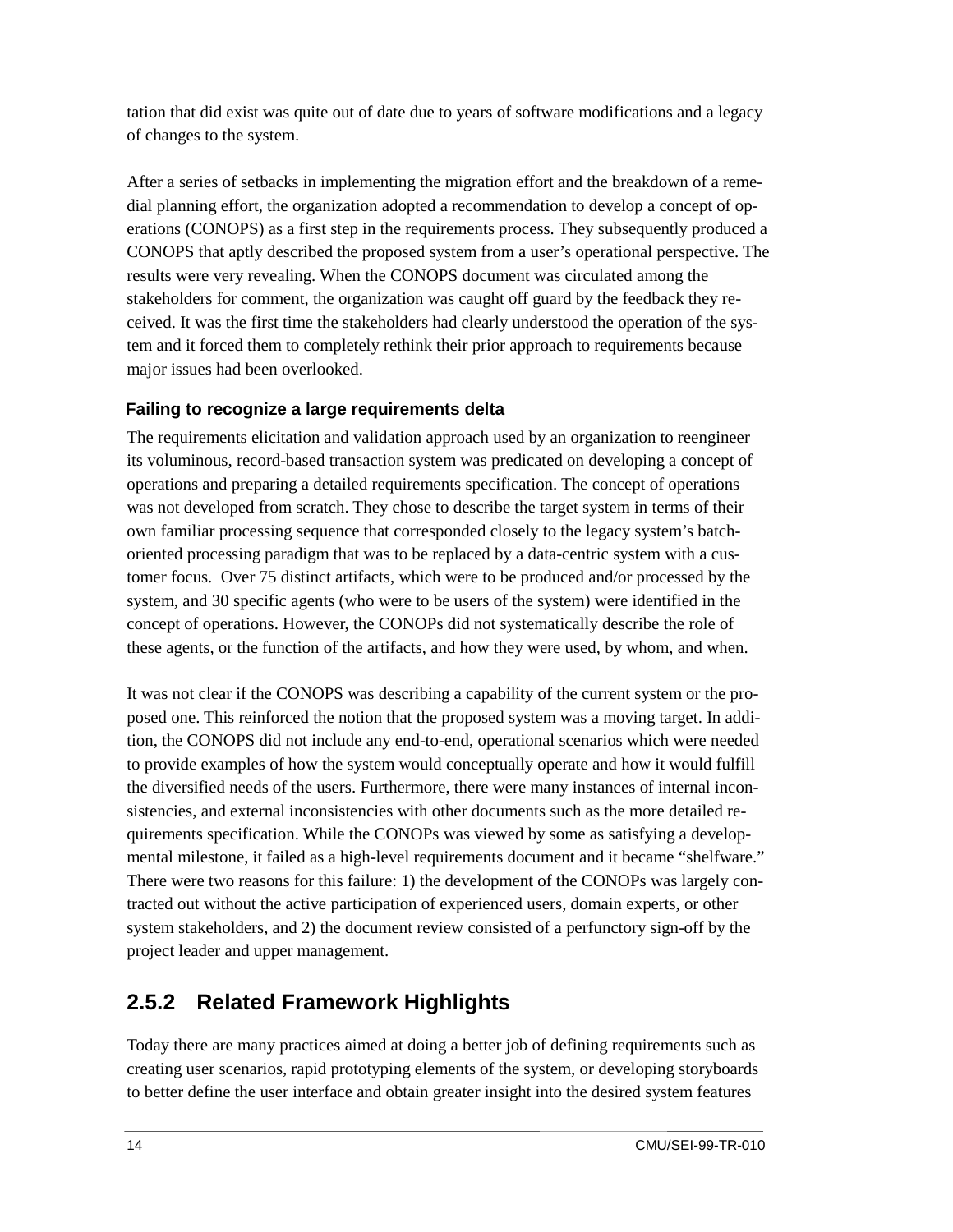and functionality. For example, Ivar Jacobsen's "use cases" [Jacobsen 92] are now often used to capture requirements in a database and can be used effectively to elicit deltas and to validate requirements. Each of these practices is as appropriate for reengineering as for new development. The Framework attempts to draw attention to the important role requirements play, and serve as a catalyst for considering some of the more promising techniques for requirements elicitation and validation. It does this by asking a set of questions such as: "Is there a concept of operations to describe the proposed target system?" "Have operational scenarios been developed to describe how the proposed system will operate?" "Have the concept of operations and operational scenarios been validated with customers, users, and key systems personnel?"

### **2.6 Reason #6: Software architecture is not a primary reengineering consideration**

Failure can occur when a methodical evaluation of the software architectures of the legacy and target systems is not a driving factor in the development of the reengineering technical approach. In the first place, the evaluation is necessary to determine whether the legacy software architecture is viable at all as a base for further development. It may turn out that the best decision is to throw out the existing system and start from scratch.

Software architecture is defined by Bass, et al. [Bass 98] as follows:

"The software architecture of a program or computing system is the structure or structures of the system, which comprise software components, the externally visible properties of those components, and the relationships among them."

If the existing architecture represents a viable starting point, the reengineering technical approach must be grounded in that architecture. To do otherwise is to start a "green field" development and abandon the previous heritage. Most architectures are by nature long-lived and slow to change. Unless the legacy system architecture is well understood, it becomes very difficult to build a new compatible architecture. If the old architecture is well understood, it becomes possible, for example, to use the existing interfaces to wrap components for use in the new architecture. If the old architecture is well documented, it is possible to use the same types of documentation for the new architecture. Failure to evaluate the existing architecture will lead to gratuitous inconsistencies between the legacy and target systems. It will also lead to more work and more troubles.

### **2.6.1 Examples**

#### **Combining subsystems into federations is not always the best solution**

This organization had a large number of independent systems that tested various aspects of the avionics for aircraft. Each of these systems worked well independently and the plan was to combine them into a large test system in which independent avionics systems could be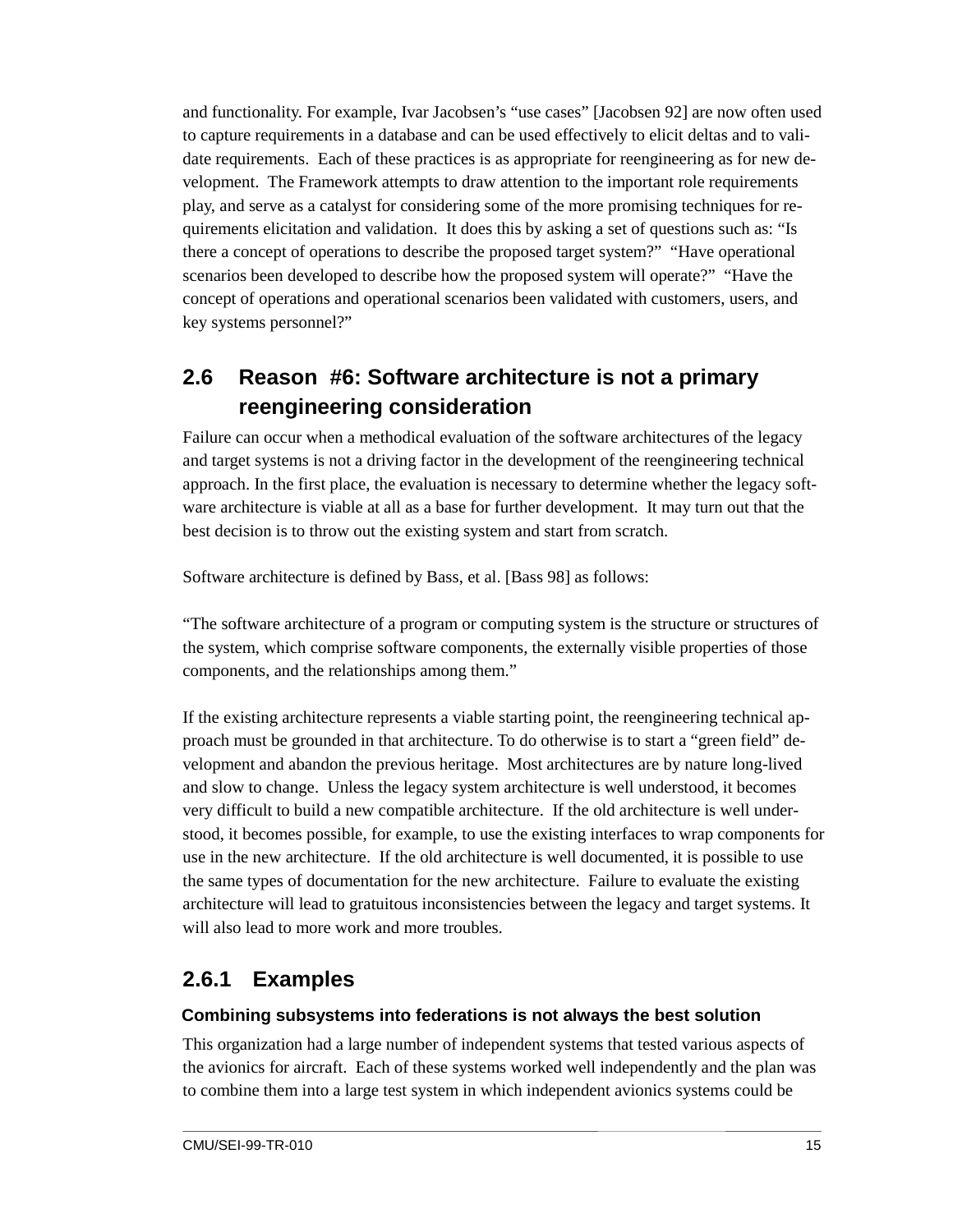tested simultaneously under more realistic scenarios in a real-time environment. The plan called for each of the systems to be upgraded independently and to define interface specifications to insure that all the systems would work together when completed.

However, insufficient time or emphasis was placed on a comprehensive architecture to define the optimal framework into which all the independent systems would fit. In addition, the integration work was delayed due to funding cutbacks. The result was that the independent systems were upgraded without a strong emphasis on how the system would finally be integrated. As the upgrades proceeded, the independent systems became more inflexible and less amenable to change. The interfaces became further refined, but without testing of those interfaces, the chances of them working correctly declined. The end result was inevitably a system that was harder to maintain and with significantly increased total cost of ownership over its lifetime.

In a similar case, there was an attempt to combine three different types of testing (pure modeling, hardware-in-the-loop, and open-air range) across a wide geographical area. One scenario used a real platform for a weapon system, with the weapon system itself on a laboratory bench, together with modeling of the trajectory of the weapon. Connecting the three pieces through satellite or ground links and well-defined interfaces could test the integrated system. Such a federation is supported by an architecture such as the Defense Systems and Modeling Office (DMSO) HLA for integrating independent simulations. But there was not an integrating framework architecture to clearly define rules, standards, and protocols for the individual federates. As a result, the solution was sub-optimal relative to what could have been achieved with an architecture that was had provisions for the broader domain. HLA had facilitated a translation layer between inherently incompatible systems.

#### **Architecture is in the eye of the beholder**

There is hardly a word in software engineering that is as widely misused and abused as the word "architecture." As a result, different organizations often present very different ideas of the concept of an "architecture." One organization presented detailed views of the components in a fault-tolerant scheme for switching from one set of hardware and software to backup hardware and software (that was the driving factor of the architecture). Other organizations present a "wiring diagram," giving the major components and their interconnections. The "architecture" was described by a list of commercial products that were used in the construction of the system. The "architecture" is sometimes described by giving a model of how the user interacts with the system. The problem with all these different versions of "architecture" is that it slows and distorts communication. The definition of architecture and the architecture itself must be clearly articulated so that all the stakeholders can communicate with one another. Various views of the architecture are important, but they must be clearly defined and compatible with one another. These views need to bridge the gap between the technical and the non-technical stakeholders.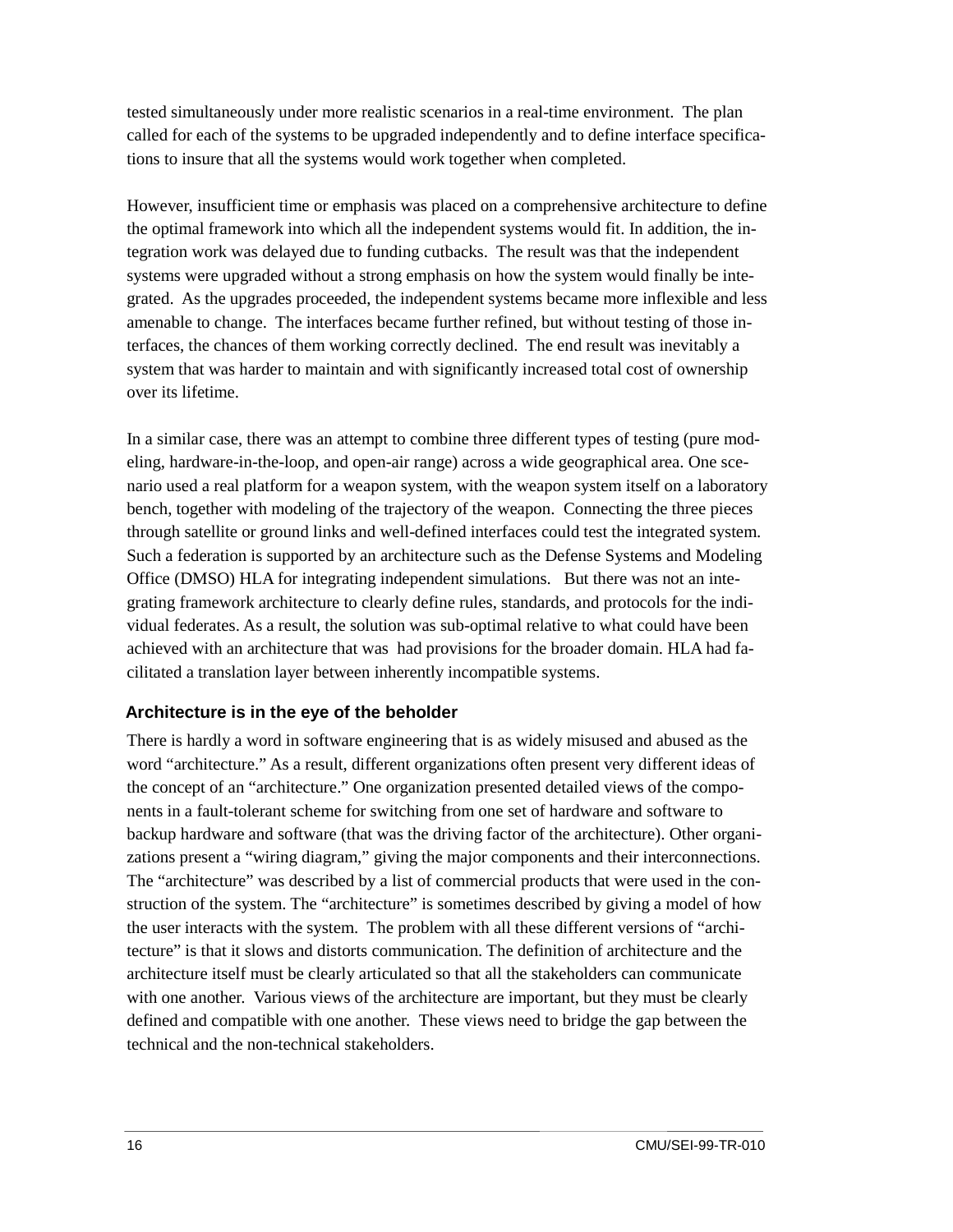### **2.6.2 Related Framework Highlights**

The Framework defines the legacy system and the target system as two of its seven elements. Both of these systems consist of their core system and their operating environment. Unless there is a deep understanding of the core system and its operating environment, the requirements of the system evolution effort cannot be understood. The legacy system has customers, customer sites, and user groups. Interfacing systems, networks, and both internal and external users and usage patterns must be considered. In addition, interoperability considerations, security measures, and logistics need to be evaluated. While the Framework does not deal explicitly with more detailed architecture concerns, it helps to formulate the procedural and organizational underpinnings for defining and expressing an architecture. Boehm [Boehm 99] describes the hazards of model clashes in architecture descriptions.

### **2.7 Reason #7: There is no notion of a separate and distinct reengineering process**

The means by which a legacy system evolves can have a large influence on success or failure. The existence of a documented life cycle process and corresponding work products are often wrongly viewed as being evidence of a sound reengineering process. Although work products are a necessary outcome of a reengineering process, there needs to be a set of tasks and guidance to perform each step, as well as an understanding of how the whole fits together. In addition, it is necessary to take a broad reengineering-in-the-large view that integrates the processes and work products for the entire project. When these processes and products are absent, or are simply hollow exercises, failure of a reengineering project is a natural consequence.

Four critical elements of any reengineering undertaking are the people, the technology, the process, and the resources available. Quality people, with ample resources, employing suitable technologies rarely produce a quality product without using a quality process. Although reengineering may be viewed as a relative newcomer on the technical scene, it is no different from any other engineering discipline from the standpoint of being dependent on proven processes. The elements of a software reengineering process closely parallel those of the classic software development process. Reengineering, though, involves a higher degree of "constrained problem solving" by virtue of the fact that the legacy system is the starting point. Typically this entails reverse engineering the legacy system software to obtain comprehensive program understanding as a precursor to reengineering the system.

#### **2.7.1 Examples**

#### **A generic paper-driven process is not the solution**

As part of an internal improvement program to mature its software practices, an organization developed a comprehensive life cycle model that prescribed a high level process covering all aspects of software development from initiation through deployment and operations. The ini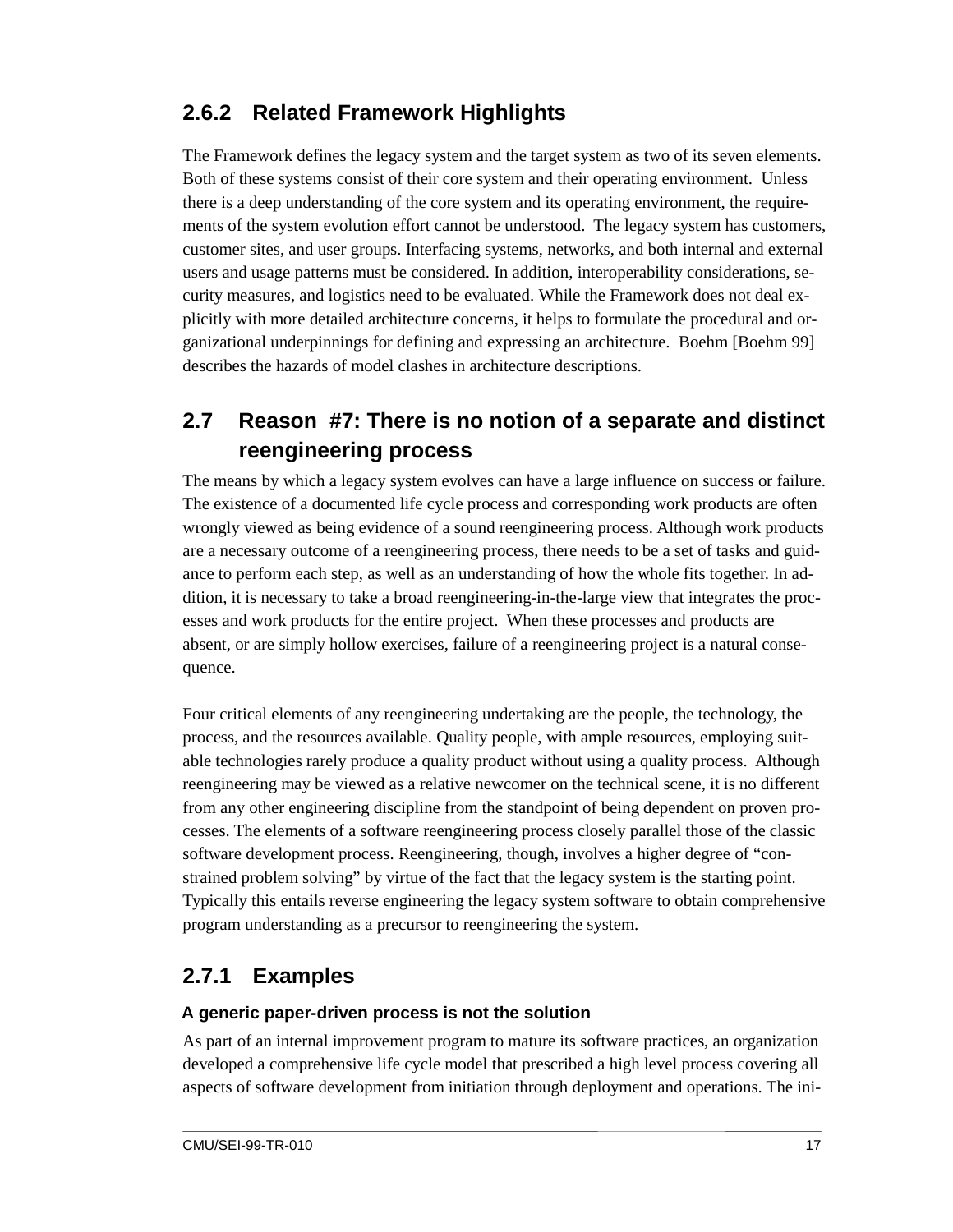tial reengineering project produced a project plan, activity network diagrams, and elaborate activity charts for all the prescribed phases. Although it appeared that everything was progressing normally, something was awry. The project team followed the exact detailed phasing of the model and created all the required documents. However, except for terminology that was unique to their effort, the charts were generic and could have applied to almost any project. The effort gave the appearance that "they really had their act together." However, major pieces of the job fell through the cracks. Critical dependencies in the sequencing and phasing of the tasks were overlooked, key analysis tasks such as reverse engineering and baselining the legacy system and performing an architecture evaluation were not included, and key reviews were treated as perfunctory signoffs with no provision for feedback and incorporation of results.

Management did not involve any of the project personnel in developing the model, nor did they pilot the model, or solicit input from the organization before requiring its use. As a result the process model did not have buy-in from the participants.

By blindly following the model using the prescribed tools, the project adopted a superficial and highly fragmented process that emphasized the production of the prescribed documents instead of the specific systems and software engineering tasks needed to incrementally reengineer the system. Since the model was foreign to the way the project leaders and practitioners were accustomed to doing their jobs and was unilaterally forced upon them, they only half-heartedly agreed to follow it. The results were not surprising to anyone other than top level management.

#### **Metrics require a process to use them**

An organization had collected a large amount of system performance data. However, there was not a clear understanding of the problem they were trying to address or the relationship of the particular metric to their business goals and objectives.

One critical problem was how to contain the growing number of trouble reports that were being submitted by users experiencing operational problems. Although data were available on the problems being reported by users, there was not a single, well-defined process for logging, categorizing, validating, prioritizing, and resolving problem reports. The reports were submitted by the external user community, internal system users, and developers. They were subsequently processed by various departments and projects within the organization.

The organization later implemented a centralized, enterprise-wide problem reporting process to obtain quantitative data on the problems being experienced and insight into where they should be investing their limited resources in fixing system problems. It provided insight into the types of maintenance and reengineering strategies that would be most effective for countering the growing number of system problems and implementing new products and production capabilities. Nevertheless, without the tie back to the business goals and objectives, the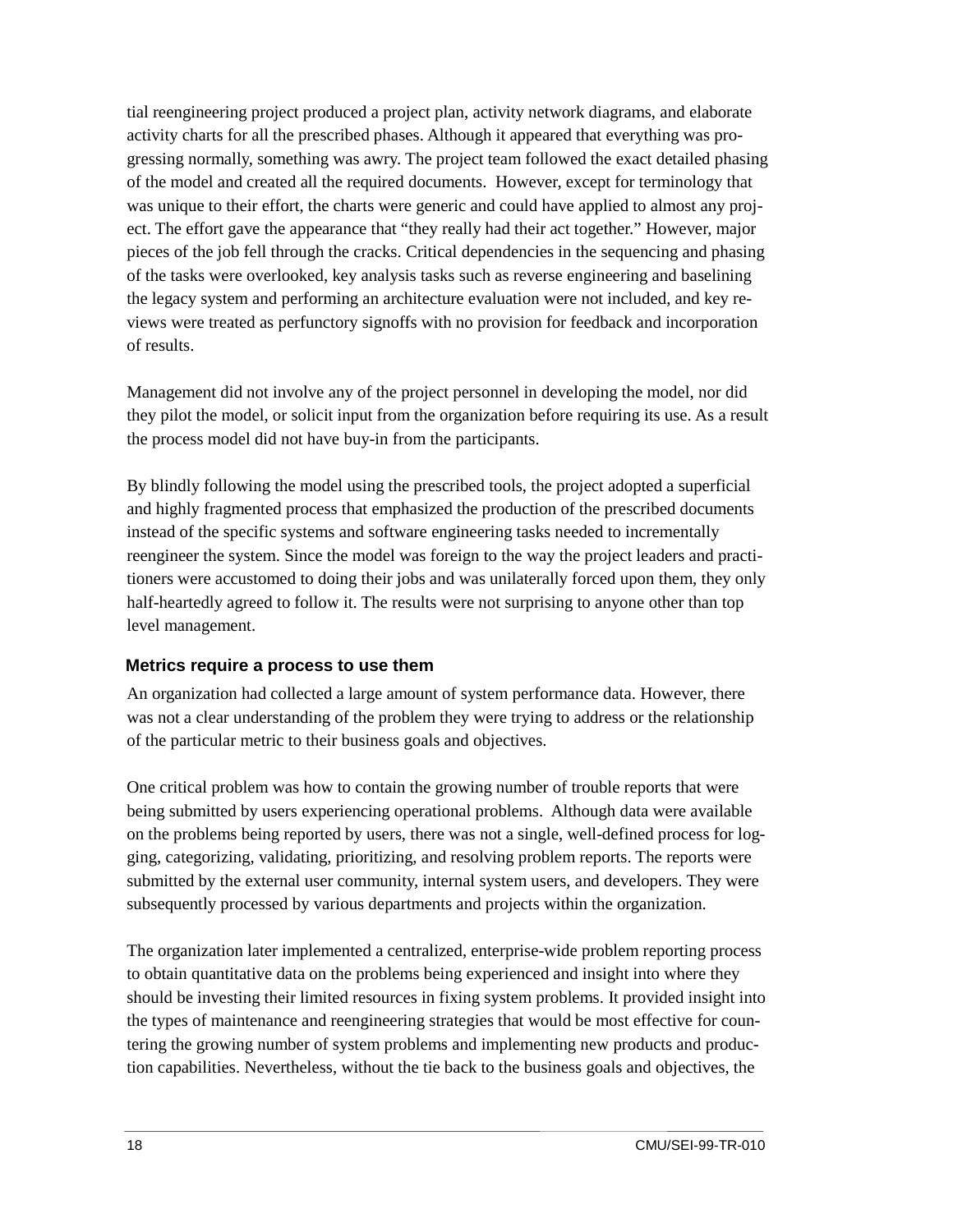organization struggled with what to do with the all the data they collected. This distracted them from dealing with critical system problems.

### **2.7.2 Related Framework Highlights**

To sort out these types of problems, the Framework looks at efforts from a "reengineering inthe-large" perspective as opposed to considering more narrowly focused aspects such as the reengineering of specific software applications and components. While reengineering the software applications is a critical element, it is a lower level task that can be defined once the major reengineering considerations such as defining the operational system concept, migration strategy, and software architecture for the target system are resolved. The object of taking an enterprise approach is to systematically evaluate the major elements that contribute to the reengineering problem and solution space and evaluate how well the organization and project are equipped to perform the reengineering tasks. The Checklists can help to accomplish this.

### **2.8 Reason #8: There is inadequate planning or inadequate resolve to follow the plans**

When reengineering software intensive systems, projects often tend to get out of kilter by focusing on the low-level "software problems" and neglecting the intermediate-level tactical management planning and systems engineering planning aspects of the job. In developing a migration approach for reengineering legacy systems there are many global issues that often need to be resolved by an interdisciplinary team of engineers and domain experts in concert with the software reengineering decision-making. The team must develop a greater understanding of the legacy system, its mission, the operational environment it is deployed in, and the users of the system as well as a keen understanding of the organization's goals and objectives for reengineering the system.

Another symptom of this lack of planning is the absence of a documented project plan that has the buy-in of key stakeholders (e.g., organizational line managers, project team, domain experts, systems and software practitioners). Sometimes the vision and objective can be clear, but there is an inadequate roadmap for getting from the "as is" state to the "to be" state. Major reengineering changes require careful and extensive planning just as they do for "green field" developments. Such plans have many steps and involve actions on the parts of all the major stakeholders. Sometimes these plans are not written down and exist only in the minds of some key people, but with the passage of time plans decay. Sometimes management formulates them, but there is not promulgation of the plan throughout the organization. Sometimes, the plans are incomplete. Sometimes, the plans have inadequate resources for implementation. Sometimes the plans are changed frequently due to changing personnel, changing budgets, or changing whims. In each of these cases, the chances of failure are increased.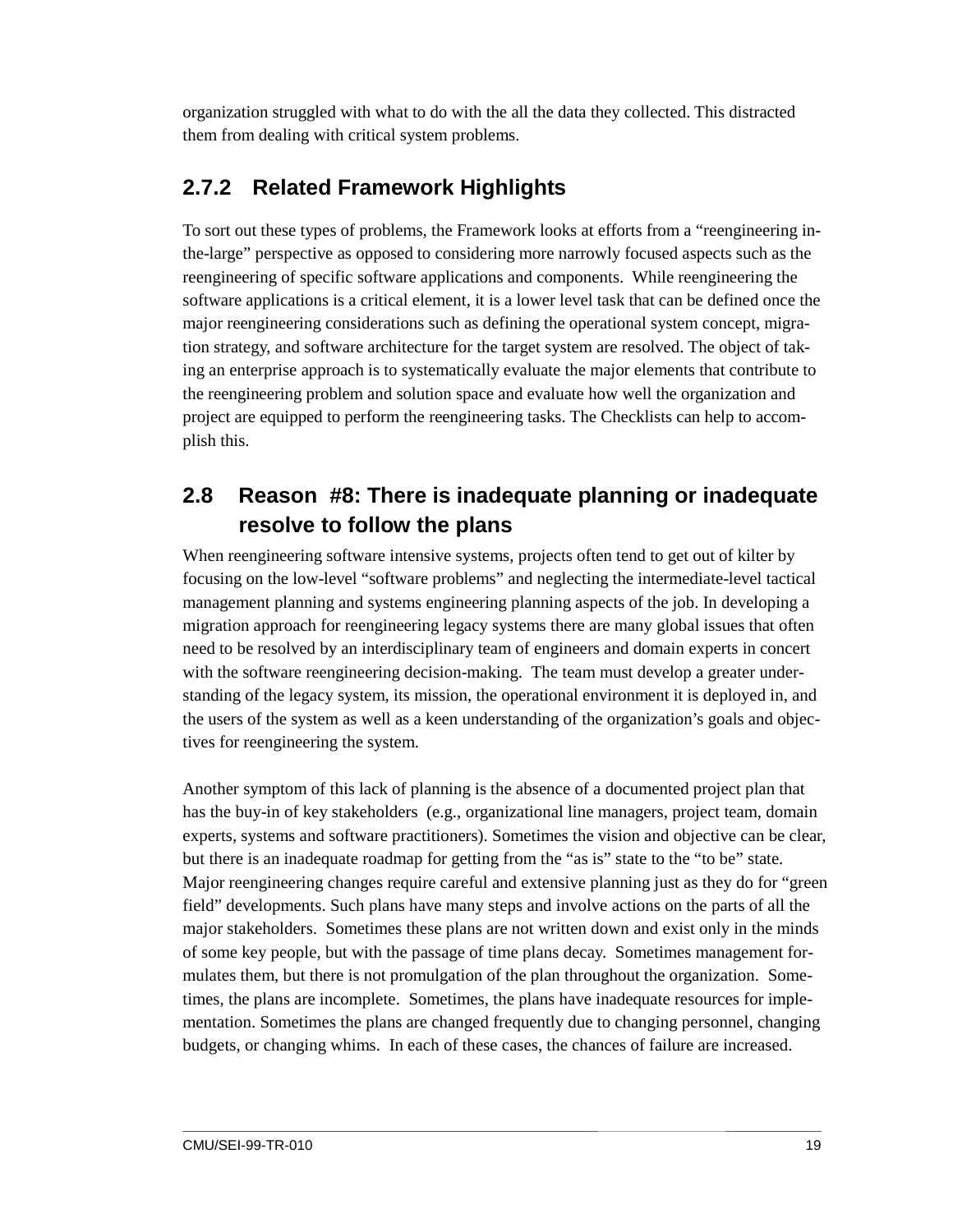### **2.8.1 Examples**

#### **Assigning the planning to a committee without clear leadership and empowerment**

A large organization in the middle of reengineering its computing facilities (to reduce their large maintenance and operating costs) began to experience some significant problems. Upper managers became alarmed at the status of the project when they learned that there was not a viable project plan. At the insistence of the organization, the department formed a team to develop a formal reengineering plan. The "planning team" was a loosely knit, *ad hoc* group that included four in-house personnel and two consultants (one internal and one external to the organization).

Each of the in-house personnel was responsible for some aspect of the legacy system and had a role in the reengineering effort. However, the reengineering initiative was not structured like a typical project. All the team members had their normal job responsibilities to contend with and were contributing to the reengineering and planning effort as a collateral duty. None of the team members assumed the position of team leader or acknowledged that they had overall responsibility for the effort; rather, they considered themselves as a "team of peers" who were drafted to develop the plan. Since none of them claimed to have planning skills, it was their desire that the consultants write the plan and they would review it. The consultants avoided taking responsibility for the plan, because (in addition to lacking profound knowledge of the domain and legacy systems) they were acutely aware that if they wrote the plan it would not be the team's plan and would soon become a "shelfware" document.

The result was that the consultants produced an outline for the plan, serving as a catalyst to stimulate discussions for assigning sections for the team members to write. The team members surfaced a lot of tough issues and concerns but floundered in developing the plan. Among the stumbling blocks were the lack of clear cut goals and objectives, confusion over roles and responsibilities, lack of direction and authority to assign resources and make decisions, and an inability to obtain commitments from other organizational units participating in the reengineering effort.

#### **The lack of focused technical management oversight and control**

An organization had several hundred projects (in various phases of planning or development) that constituted the near-term maintenance, reengineering, and development efforts to revitalize a legacy system. Each of these projects was independently initiated by a separate unit within the organization in response to a perceived need. Each of the "projects" focused on some aspect of improving the hardware and software system capabilities, but there was no coherent, enterprise-wide view of how all these efforts tied together and how they related to the operational deficiencies and needs. Since there was little oversight or coordination across the enterprise, the organization did not have a common understanding of the need, or its importance to the customer and user community, or its relationship to their own strategic goals and objectives.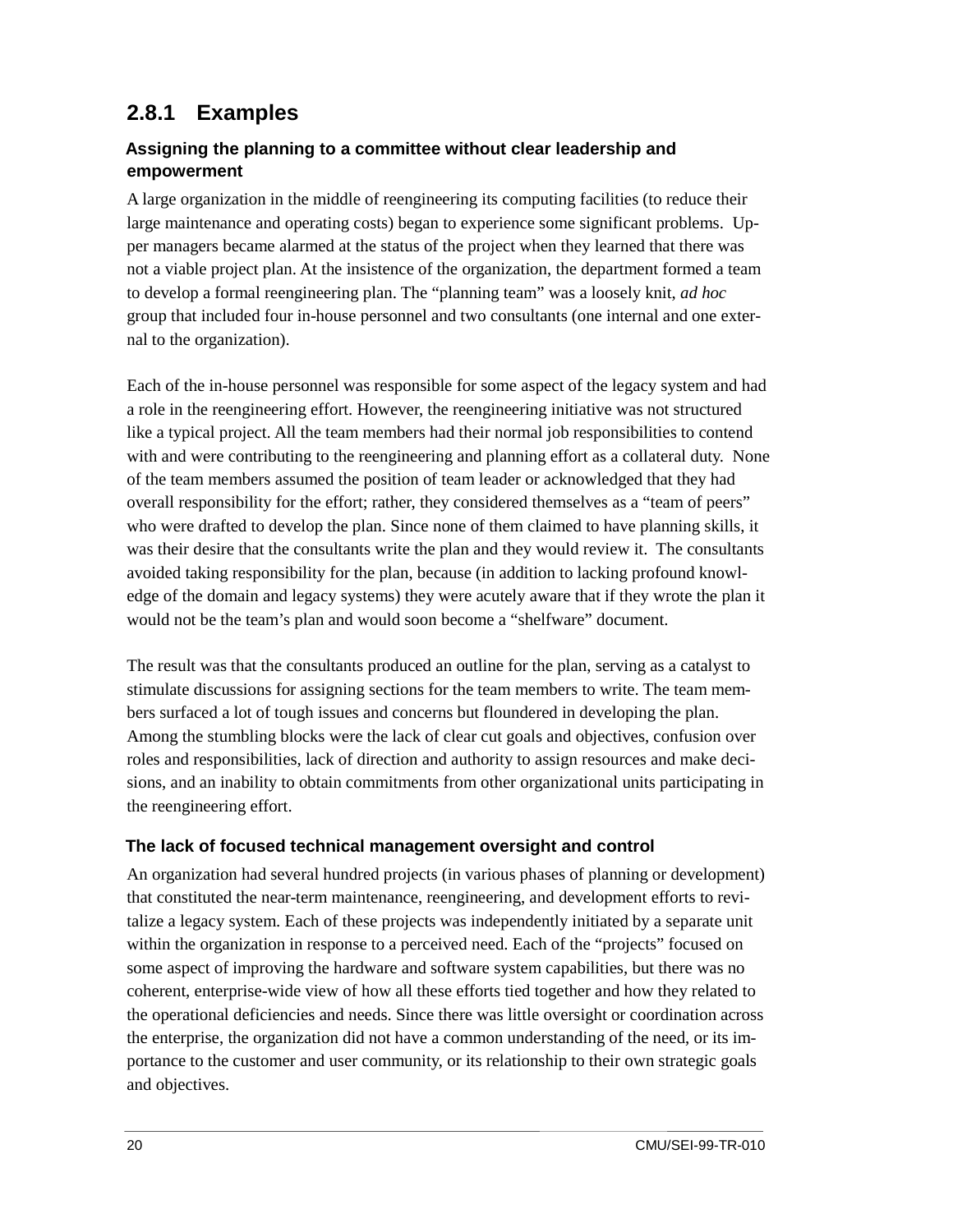From a systems engineering perspective, there was not a consistent and equitable means of determining the validity of the need, or determining its potential impact on the system (including cost and schedule). In addition, there was not a means for evaluating how the need could best be satisfied (e.g., through a maintenance action, or by an existing project working on a related problem or capability, or by creating a totally new project).

Consequently, the organization lacked a coherent approach for sorting out the potentially conflicting considerations associated with new needs and for providing cogent direction to ensure a unified reengineering approach across the organization. Many of the projects completed their efforts only to discover that their particular product (e.g., a revitalized system, subsystem, or component) could not be deployed due to system incompatibilities. These were the result of concurrent and uncoordinated changes to the legacy system baseline, which were occurring on an ongoing basis and precluded integrating new products without significant rework.

#### **Recipe for a Y2K Disaster**

A large, complex organization had been in the "thinking" stage about the year 2000 (Y2K) problem for a long period of time. They had issued statements to their collaborators and customers that the problem would be solved in plenty of time. Finally, at the corporate level, the organization issued a detailed "plan" to accomplish the necessary remediation. However, the organization had a set of far-flung business units that operated in a semi-autonomous manner. Because the central administration had little control over the day-to-day operations of the business units, the plan focused on the only area in which it had direct control, maintaining a complex database of each system and the status of its Y2K remediation efforts.

The corporate headquarters exerted substantial pressure on each of the business units to report its progress in status reports. However, there were no increases in budget or resources or other centralized support to deal with the problem. In addition to this "take it out of your hide" approach, the master plan did not provide for any training to define the prescribed database requirements so the business units could eliminate database ambiguities and ensure uniformity of reporting.

Personnel in the business units checked off milestones in the database in direct proportion to the amount of pressure they received from the central administration. However, the reliability of the checked milestones was highly suspect. A number of the major systems were in fact fixed and tested at an early date. However, it was still not clear at the beginning of 1999 whether the numerous less critical systems would survive or fail during the coming year. The data were simply not reliable because the plan was inadequate to deal with the problem.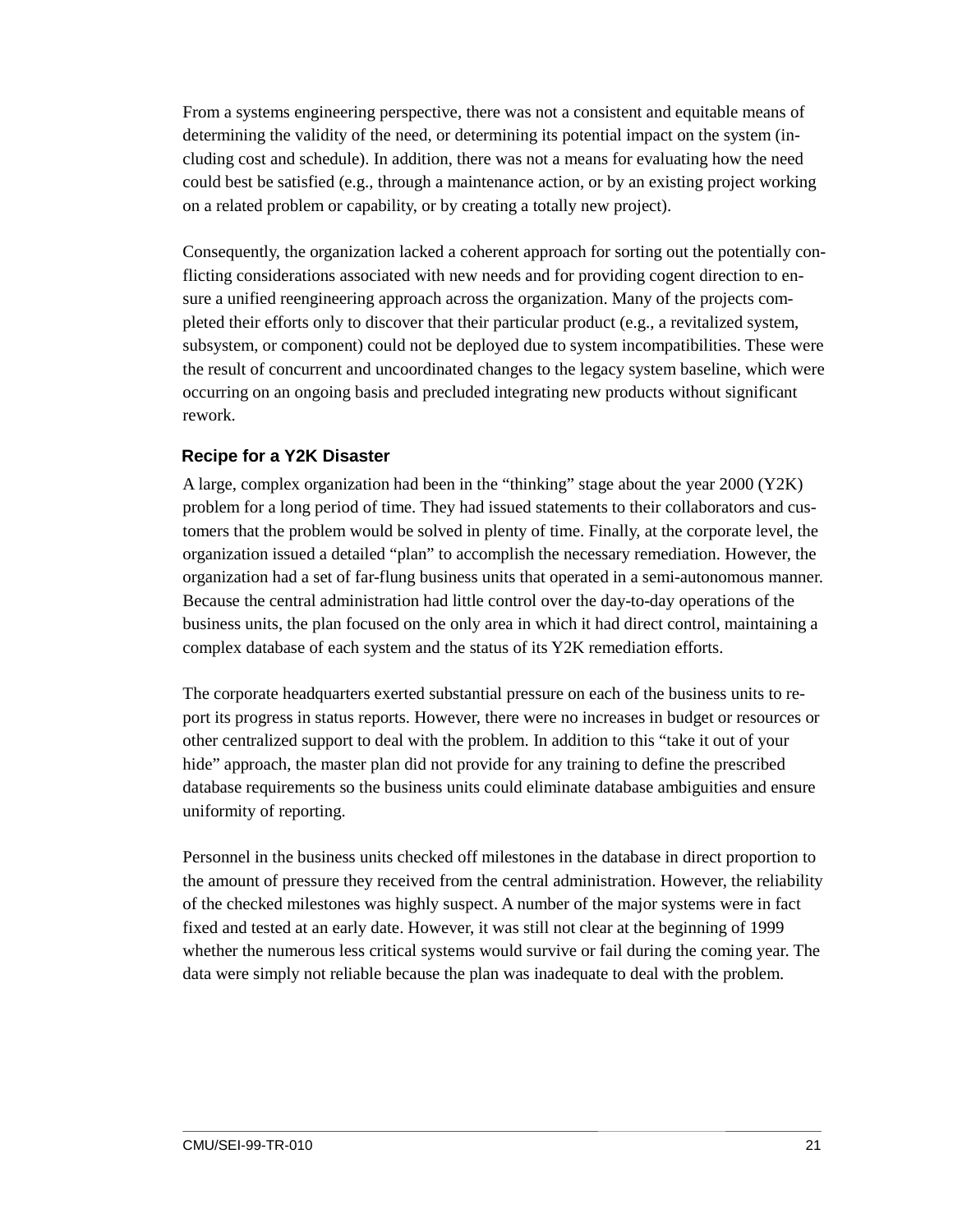### **2.8.2 Related Framework Highlights**

The Framework can provide the skeleton for the plans, but it cannot provide the resolve. The resolve is provided when the stakeholders who are responsible for executing the plan are given the responsibility for developing the plan. What the Framework does is start the organization off on the right foot. It asks a set of questions. If the questions are addressed, the organization will be on its way toward a robust plan. In many cases, the lack of resolve can be traced to lack of confidence in the plan or a poor plan. If the plan is a good one and it can be carried out efficiently without a lot of bureaucratic red tape, then the resolve to follow it will come much more easily. Part of the plan is to get the buy-in from stakeholders. Once that has been achieved, the plan will roll on its own accord.

#### **2.9 Reason #9: Management lacks long-term commitment**

Management support of the project means careful monitoring and putting things back on track when they stray off track. If management gets distracted with other projects during the course of a major reengineering effort, it will not know when things go wrong. Of course, management commitment is a generic problem that is common to all large-scale projects, even those outside the domain of software engineering. What makes this particularly important to reengineering is that the consequences of missteps in early stages can be catastrophic because errors are so hard to correct when they are found late in the process.

When management abrogates its responsibility by throwing the problem "over the fence" and fails to stay closely involved and adequately support the project, reengineering projects are very likely to fail. When management is not fully committed to a reengineering effort, the project tends to lose its focus. By disengaging and entrusting this effort to others, the plan tends to deteriorate and go in different directions. If management gives up responsibility to lower level managers or outsiders, they will tend to take the project in different directions than were initially intended.

### **2.9.1 Examples**

#### **Managing to your expected lifetime in the position**

In one example in the DoD, a new officer took over after his predecessor's three year tour. He immediately made made a reorganization, and put a successful reengineering project on hold. It is typical in the military command structure for a tour of duty to last up to three years, but rarely longer. However, major system reengineering efforts usually last longer than three years. This leads to a built-in conflict between the overall demands of good management of the project and the fact that the military officer will be judged only on what is visible during his or her "watch" and not on what happens several years later when the system is completed and enters maintenance. Operation and maintenance costs may be the next officer's problem. Human nature being what it is, we have observed several examples where judgments may have been clouded due to the military tour-of-duty and reward structures.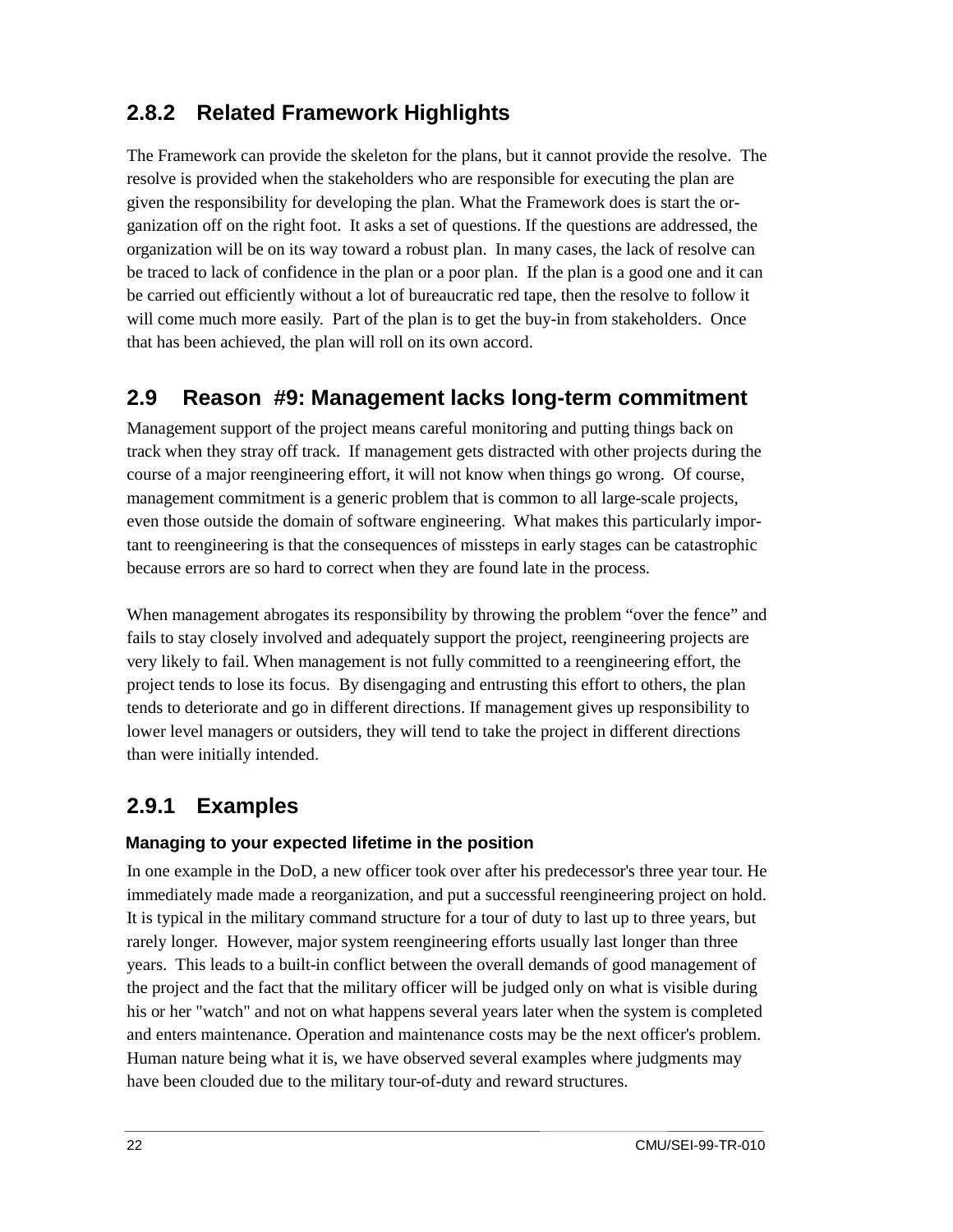In another example at a bank in 1997, an operations vice president refused to give his operations manager the resources and personnel that he requested to attack the bank's Y2K problems. The vice president saw little reason to address that long-range problem when he had short-range problems to solve. He was scheduled to retire in 1999, so he could not be held accountable for any shortcomings on January 1, 2000.

#### **Keep disengaging from the work so it can chart its own course**

A large organization was faced with developing a prototyping facility. An interdisciplinary working group was formed to develop the prototyping process. The team consisted of internal personnel, outside consultants, industry and government experts, and local contractors.

The first team meeting resulted in a large turnout and expectations were high. But as the work became more clearly defined and tasking assignments were being made, the team members dwindled down to the team leader and five other active participants, with only the team leader and one of the active participants from the organization. After a few weeks, the last remaining active participant dropped out due to a conflicting job assignment, leaving the team leader as the only remaining organization participant. This left no working-level personnel involved to "champion" the process within the organization.

Despite these impediments, the team initially made reasonable progress in developing a repeatable process for evaluating candidate prototypes, including producing technical decision criteria and data necessary for sponsors, laboratory personnel, and contractors to determine how best to integrate the prototype capability into the target operational environment. However, other tasks and "fire drills" began to consume the team leader's time and effort and made the scheduling of working sessions difficult and very sporadic. The team effort was faltering due to lack of management commitment and follow through. Finally, management unilaterally decided to cut the funding of non-agency personnel without first determining the impact on work in progress.

### **2.9.2 Related Framework Highlights**

There is a whole realm of management activities that are defined in the Framework. They include strategic and business planning, marketing and customer liaison, information technology planning, budgeting and managing resources, organizing coordinating projects, overseeing and evaluating projects, and managing infrastructure support. All these activities take long-term commitment and support on the part of management. There is no place for halfhearted efforts. There is no chance that management can just set the organization off in the initial direction and hope that its momentum will carry it to its ultimate goal. The framework provides detailed checklists to determine whether management is on track in its system evolution initiative. There are key work products that need to be produced, key organization processes that must be followed, and infrastructure support that must be built and maintained. Each of these key elements needs to be communicated through the management reporting chain.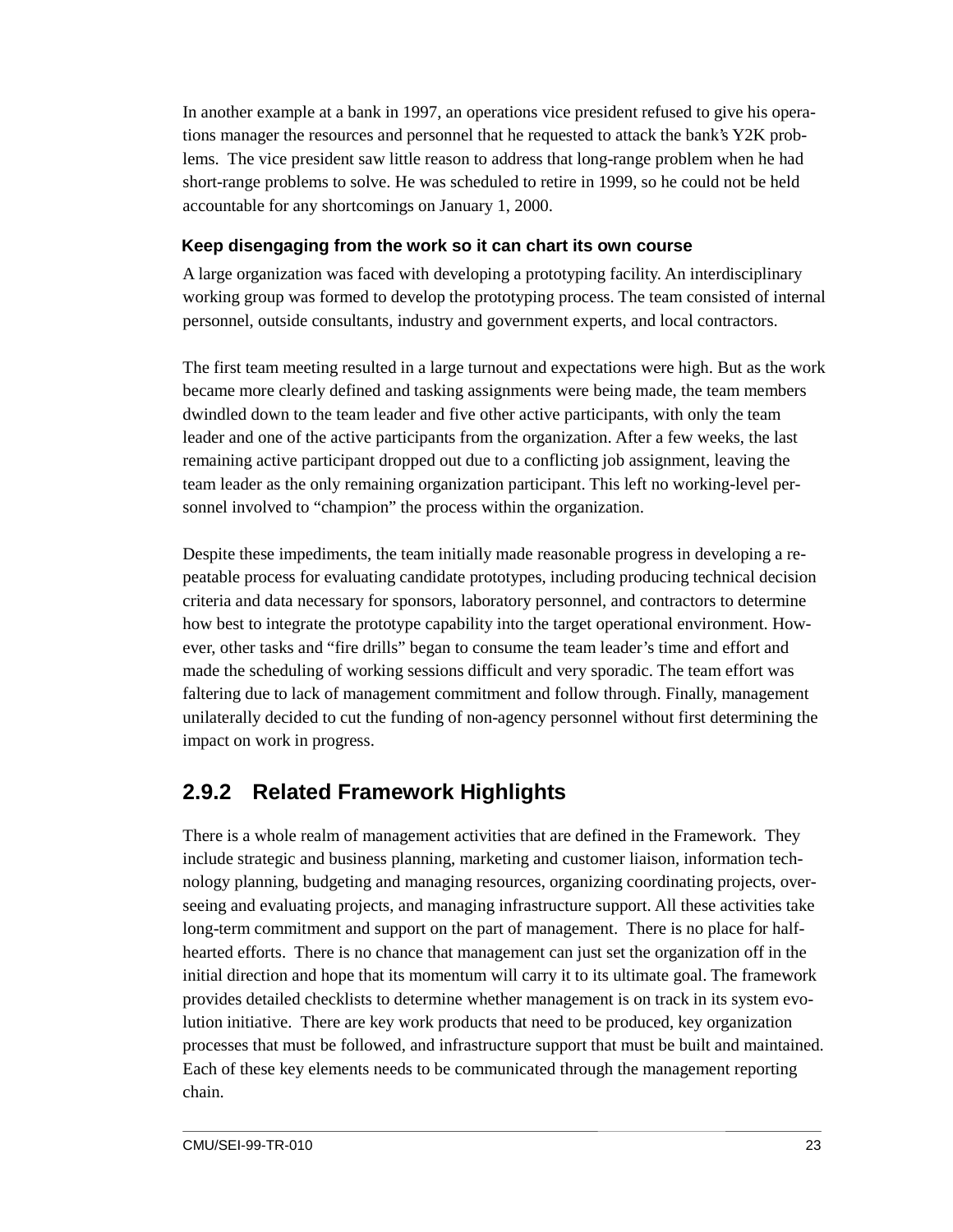### **2.10 Reason #10: Management predetermines technical decisions**

Mandates or edicts issued by upper management that predetermine the technical approach or schedule, cost, and performance considerations without sufficient project team input or concurrence are frequently seen to cause reengineering failure. More often than we would like to admit, project schedules, costs, and deliverables are dictated by top management decisions. Software is a difficult business, and especially where one is dealing with legacy systems that may have poorly developed components and poor documentation. While top management does need to make decisions on the allocation of scarce resources, it is tempting for them to also determine specific deliverables and timetables. However, detailed planning of schedules and milestones can only be accurately determined through careful study of the technical parameters of a system, based on an understanding of the system, historical data, and knowledge of the specific skills of the staff. When top management prescribes these details with little data other than hunches, the results are usually disastrous.

In spite of the obviousness of this premise, our working experience with customers has shown this to be one of the most prevalent causes for the failure of reengineering initiatives. Although the outcome is very predictable, the cause of failure is often attributed to the technical decision process, the technology that was used, or the reengineering team.

### **2.10.1 Examples**

#### **Firing the manager is not the solution**

A large commercial service company was in the third attempt to revitalize its system. The previous two attempts failed and had to be totally abandoned. The organization's chief executive officer (CEO) unilaterally mandated an unrealistic schedule for completing the effort. And to follow through on the "plan," the CEO appointed the organization's chief information officer (CIO) as the sole management agent responsible to oversee the work to completion. When the CIO eventually challenged the mandated schedule (based on the technical analyses performed by the reengineering planning team), the CEO tersely stated his position along the following lines: "If you can't complete the effort in the time allotted, I will find someone who can." It should come as no surprise that the average tenure of CIOs in the organization (and there were a procession of them) was 12 to 18 months. The resulting lack of continuity in management oversight (and support) only served to worsen the problems.

#### **Management edicts cannot fix price, schedule, and function**

As part of an agency-wide downsizing initiative, an organization was directed to absorb drastic cuts in its budget beginning with the next fiscal year. Management decided that the best way to reduce costs would be to migrate from a mainframe to a client-server system. However, management had predetermined the cost, schedule, and capability parameters for the project. Consequently, the only variables in the "migration equation" left to the project team were the actual implementation approach and the quality of the end product. It soon became obvious to the planning team that the effort and resources required for the system mi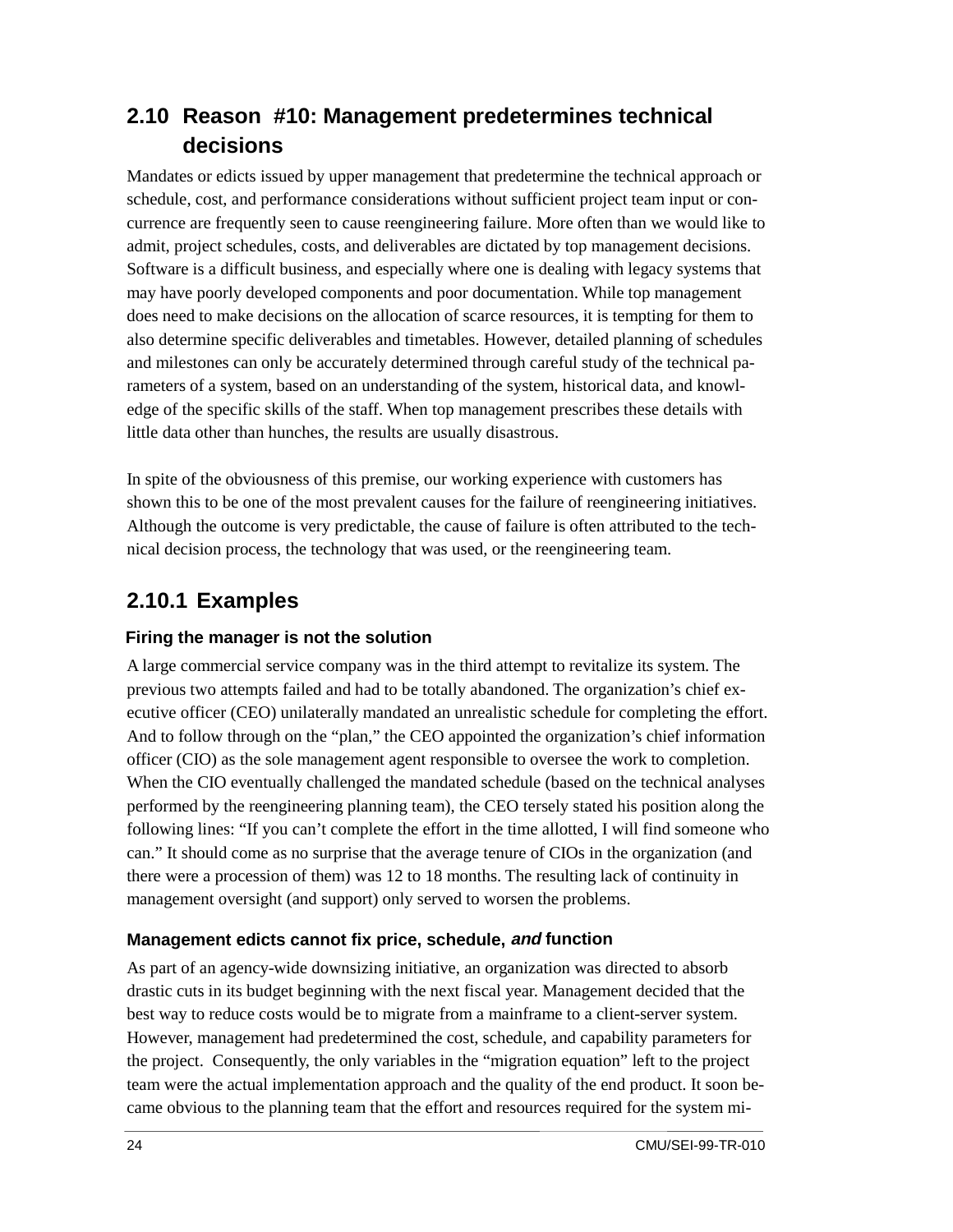gration had been grossly underestimated. The effort was being viewed as a simple "migration" task when, in fact, it was a large scale reengineering effort that would have agency-wide impact. What is the difference? In a classic migration approach the existing software is "rehosted" to a new computing platform but the basic functionality of the system remains intact. Only the logical and physical design of the underlying system interfaces is affected. In this case, however, extensive changes affected the system's functionality, data processing algorithms, performance, and overall operation that reflected their moving from an archaic, monolithic system to a highly distributed one.

#### **Edicts to save money now may increase future maintenance costs**

At the organizational level, a decision was made to migrate to a new language and operating system. Funding was limited, so a decision was made by management to do the physical conversion first and to try to catch up with the documentation and design issues at a later date. Following this decision, the system was converted through brute force methods. However, the new language was structured in a significantly different way, and the resulting code required a different approach to maintenance and support. A serious problem was encountered when the next release of the system was scheduled. The maintenance programmers did not have strong expertise in the new language, and they could not understand the system without documentation. The release date was missed and a redocumentation and training effort was belatedly undertaken.

#### **2.10.2 Related Framework Highlights**

A section of the Framework raises organizational issues and concerns that can have a significant impact on the conduct of a reengineering initiative. At a high level it describes management activities as well as management infrastructure support capabilities. It highlights some of the key organization processes and the key work products. Included among the checklist questions (under the section entitled "should avoid doing") are an itemized list of unfortunate —but all too common—organizational practices. Like the dysfunctional practices described in these examples, they can undermine the technical work and cause disastrous results. One checklist example of a "to be avoided" practice that directly relates to these examples is, "Have some aspects of the solution space been predetermined before analyzing the system and involving the project team?"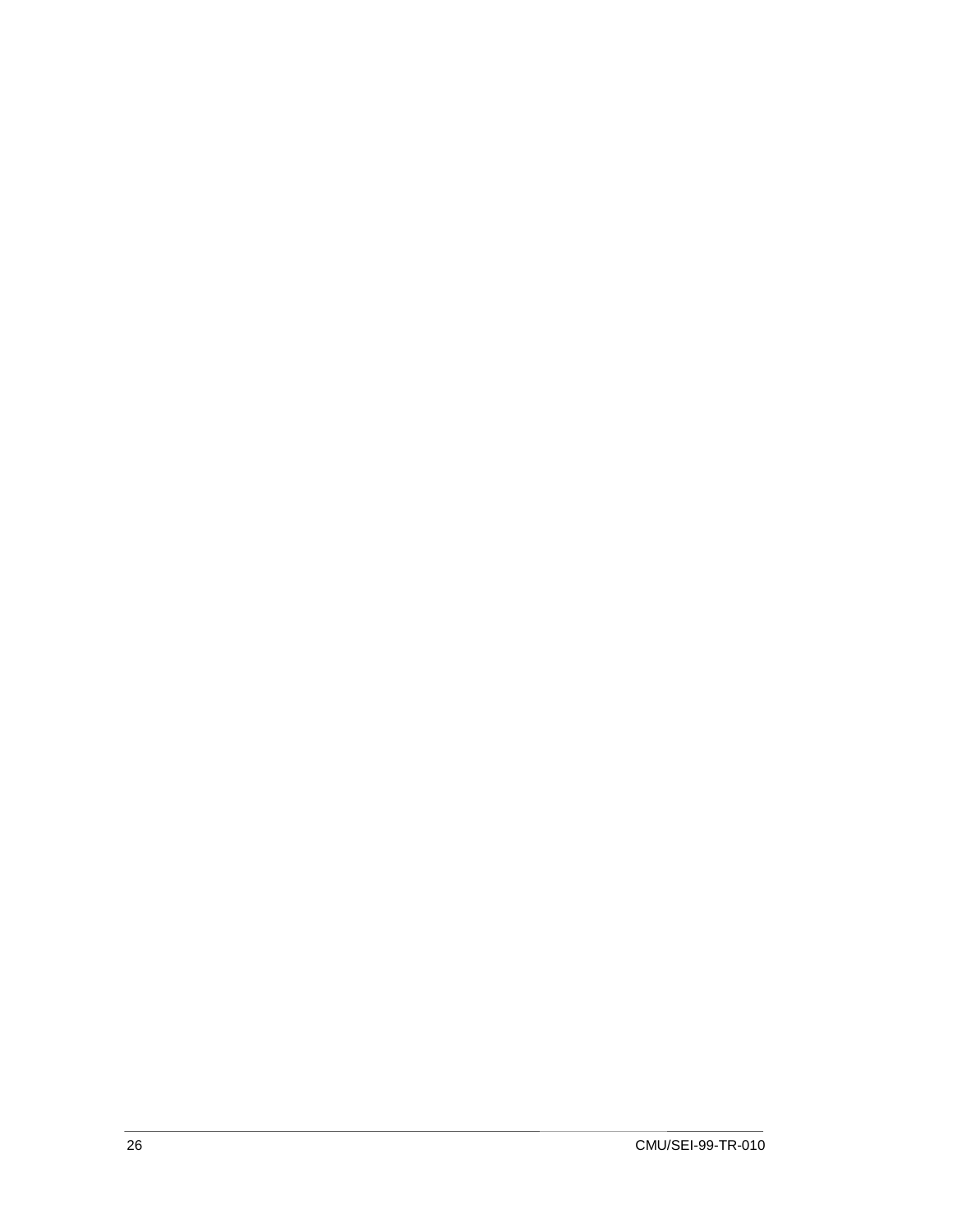## <span id="page-32-0"></span>**3 Summary**

Reengineering efforts are replete with examples of failures. In fact, the documented record suggests that there are far more failures than there are successes. The SEI was founded in 1984, at least in part, to investigate why so many software-intensive system developments efforts failed to meet their stated requirements, were late, and went over their budgets. As more and more systems have been built, and more and more systems are evolved from existing systems rather than being built from scratch, the same questions have been raised relative to reengineering efforts. But the task of evolving a system from an existing system has similar pitfalls. There are just as many failures in trying to evolve systems as there are building them in the first place.

We have provided examples of some of the most common reasons for reengineering failures. We have documented the general modes of failure with examples from our direct experience. We expect that these failure modes and these examples will be familiar to most readers. We offer them not to denigrate or second-guess the organizations, but rather to provide awareness that these failures are not at all uncommon and that there is hope for a better way of doing business. Getting it right takes hard work, organization, and planning. By no means does the Framework provide all the answers, but it does provide a basis to start the planning of any migration effort in a wide variety of different organizations. Certainly one size does not fit all and system evolution is a non-trivial and long-range undertaking requiring a wide variety of resources.

The Framework attempts to provide tangible guidance to assist managers in avoiding the failures represented in this report. It does this by providing

- a global frame of reference for answering the questions (i.e., an enterprise-wide context)
- insight into contributing factors (i.e., the Framework elements)
- insight into related activities, practices, and work products
- a set of checklists for probing the relevant management and technical issues

In short, it provides a context for identifying and solving the high-level reengineering problems.

In the words of the Framework:

"Developing and fully validating effective management and technical practices for software evolution is a long-range undertaking. While it is not realistic for an organization to think it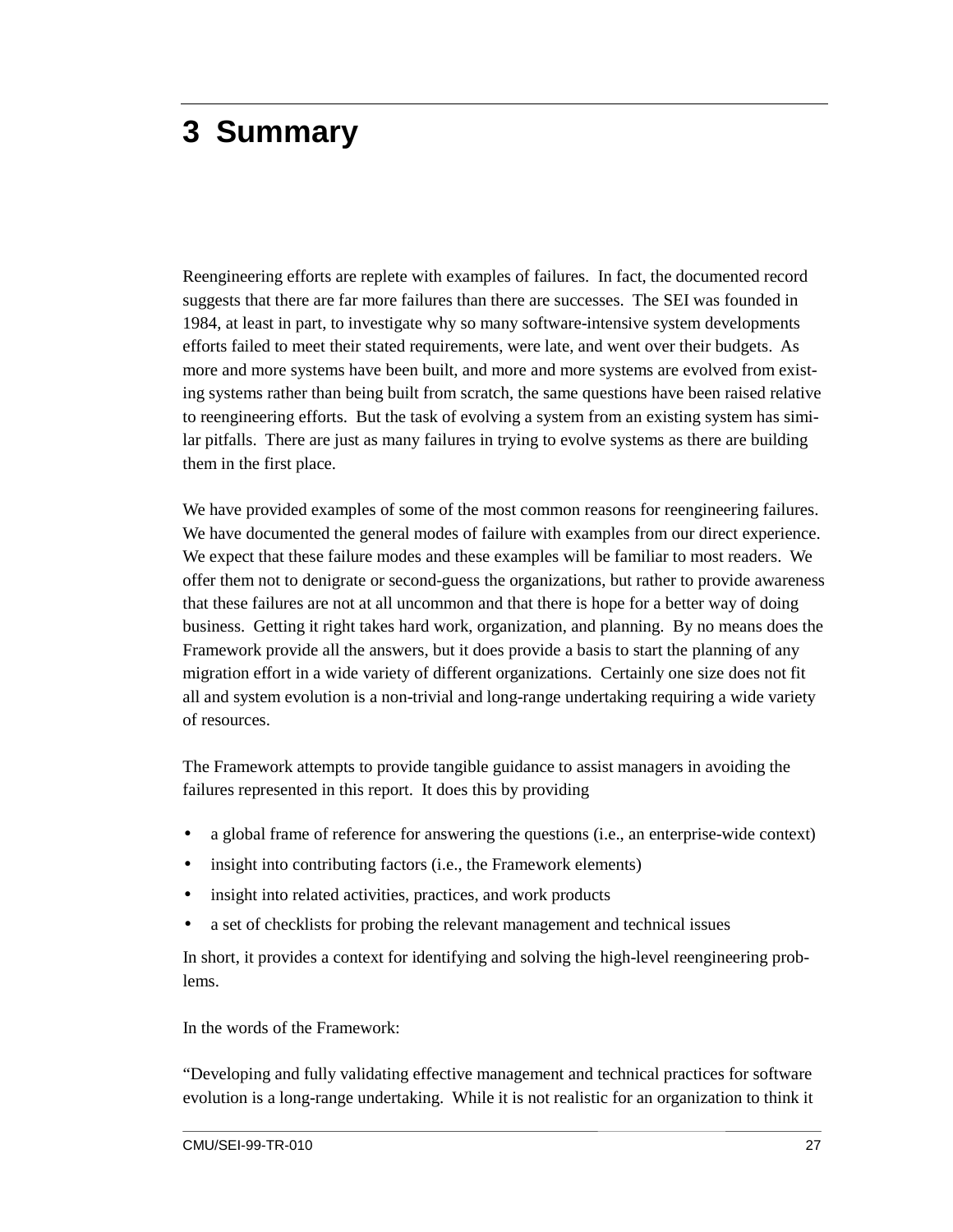can develop a 'one-size-fits-all' set of practices, it is reasonable to expect that an organization can reach a state where the practices they adapt and use achieve predictable and repeatable results. The enterprise framework represents a starting point for assessing the need for developing a synergistic set of management and technical practices and achieving a disciplined approach to system evolution."

Robert Glass has, over the last 20 years, documented numerous computing projects that failed (e.g., see [Glass 98]). Like Glass, we have found that many of the reasons for these failures can be traced directly to management rather than to technical shortcomings. We need to do a better job in recognizing specific failure modes and in empowering management to take corrective action. The first step is awareness. We hope this report plays a small role in raising the awareness of the reasons for failures.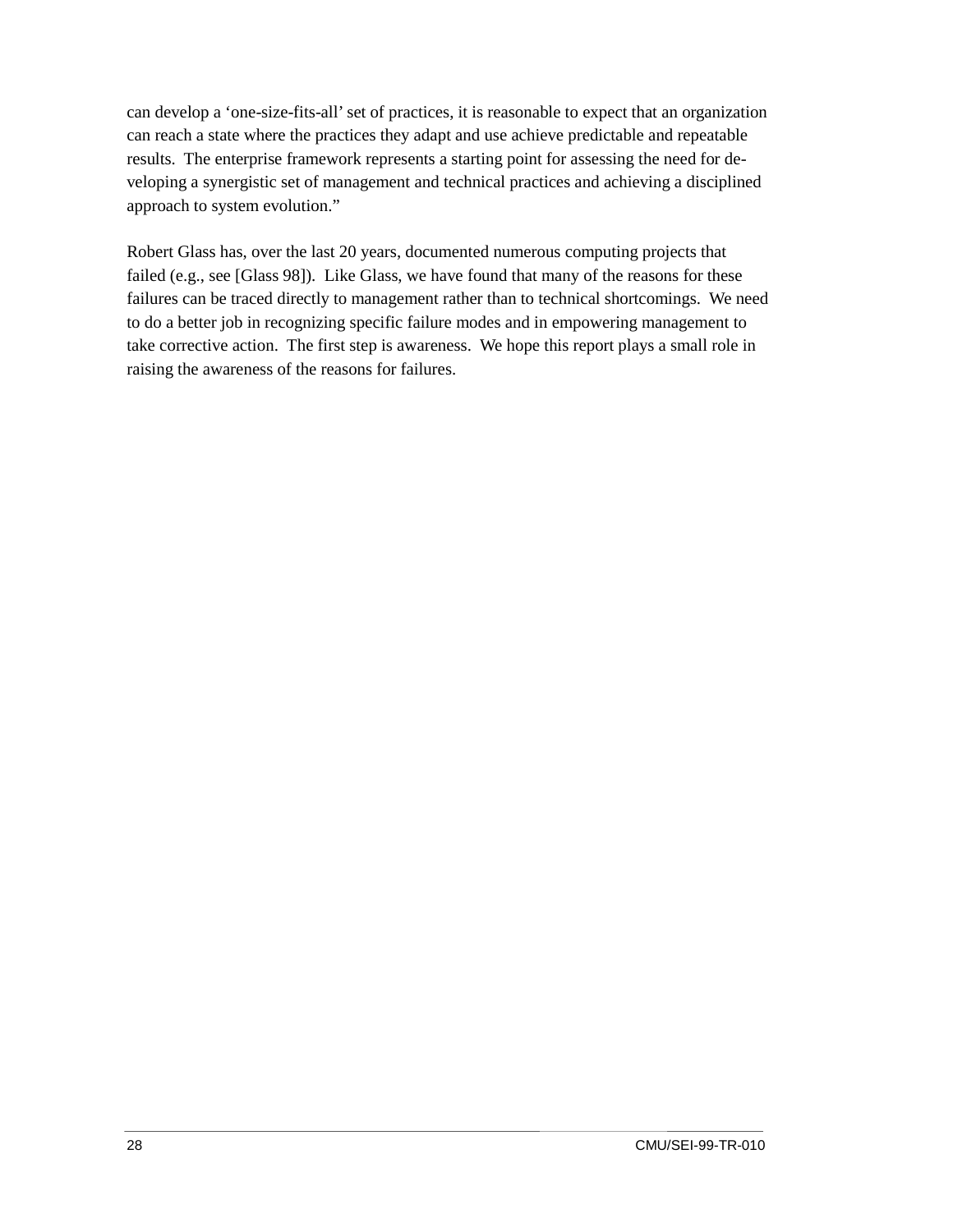## <span id="page-34-0"></span>**4 References**

| [Bass 98]       | Bass, Len; Clements, Paul; & Kazman, Rick. Software Architecture<br>in Practice. SEI Series in Software Engineering. Reading, Ma.:<br>Addison-Wesley, 1998.                                                                                                                                                                                           |  |  |  |  |
|-----------------|-------------------------------------------------------------------------------------------------------------------------------------------------------------------------------------------------------------------------------------------------------------------------------------------------------------------------------------------------------|--|--|--|--|
| [Bergey 97]     | Bergey, John K.; Northrop, Linda M.; & Smith, Dennis B. Enter-<br>prise Framework for the Disciplined Evolution of Legacy Systems<br>(CMU/SEI-97-TR-007). Pittsburgh, Pa.: Software Engineering In-<br>stitute, Carnegie Mellon University, 1997. Available WWW:<br><url: 97-tr-007="" http:="" pubs="" reengineering="" www.sei.cmu.edu=""></url:> . |  |  |  |  |
| [Bergey 98]     | Bergey, John K. System Evolution Checklists Based on an Enter-<br>prise Framework (white paper). Pittsburgh, Pa.: Software Engi-<br>neering Institute, Carnegie Mellon University, February 1998.<br>Available WWW:<br><url: http:="" pubs="" reengineering="" white-<br="" www.sei.cmu.edu="">papers/Berg98/&gt;.</url:>                             |  |  |  |  |
| [Boehm 99]      | Boehm, Barry & Port, Ed. Escaping the Software Tar Pit: Model<br>Clashes and How to Avoid Them (Technical Report USC-CSE-98-<br>517). Los Angeles: University of Southern California, 1999.<br>Available WWW:<br><url: electronicopy.html="" http:="" sunset.usc.edu="" techrpts="">.</url:>                                                          |  |  |  |  |
| [Brownsword 96] | Brownsword, Lisa & Clements, Paul. A Case Study in Successful<br>Product Line Development (CMU/SEI-96-TR-016). Pittsburgh,<br>Pa.: Software Engineering Institute, Carnegie Mellon University,<br>1996. Available WWW:<br><url:http: 96.reports="" <br="" documents="" publications="" www.sei.cmu.edu="">96.tr.016.html&gt;.</url:http:>             |  |  |  |  |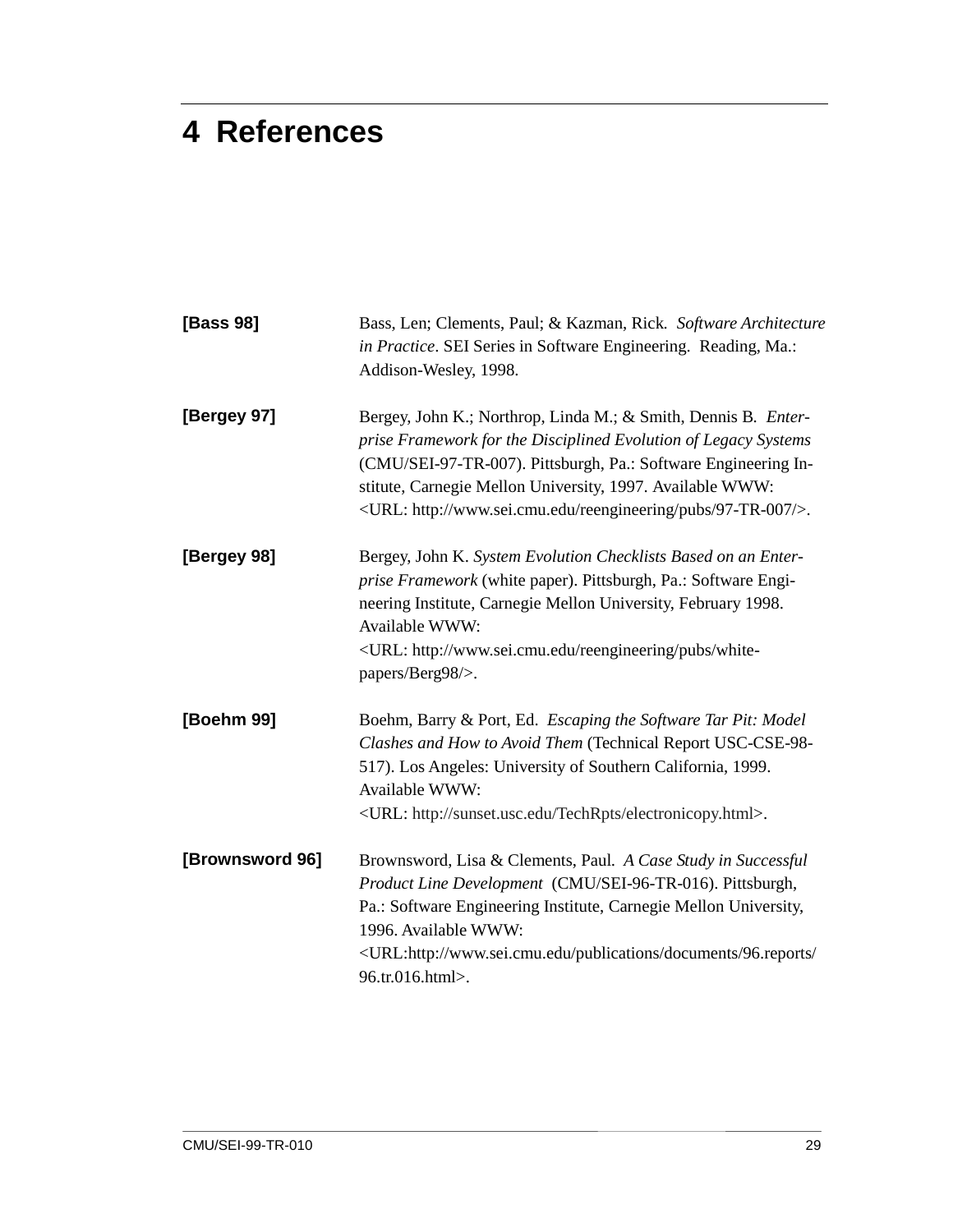| [DISA 97]     | Defense Information Systems Agency. Defense Information Infra-<br>structure (DII) Common Operating Environment (COE) Baseline<br>Specifications, Version 3.1. Defense Information Systems Agnecy,<br>March 29, 1997. Available WWW:<br><url: coe="" dii-sw.ncr.disa.mil="" http:=""></url:> . |  |  |  |  |
|---------------|-----------------------------------------------------------------------------------------------------------------------------------------------------------------------------------------------------------------------------------------------------------------------------------------------|--|--|--|--|
| [DMSO 98]     | Defense Modeling and Simulation Office. High Level Architecture<br><i>Technical Specifications, Version 1.3. Alexandria, Va.: Defense</i><br>Modeling and Simulation Office, February 1998. Available WWW:<br><url: hla.dmso.mil="" http:=""></url:> .                                        |  |  |  |  |
| [Glass 98]    | Glass, Robert L. Software Runaways. Upper Saddle River, N.J.:<br>Prentice Hall PTR, 1998.                                                                                                                                                                                                     |  |  |  |  |
| [Jacobsen 92] | Jacobsen, Ivar, et. al. Object-Oriented Software Engineering: A<br>Use-Case Driven Approach. Wokingham, England: Addison-<br>Wesley, 1992.                                                                                                                                                    |  |  |  |  |